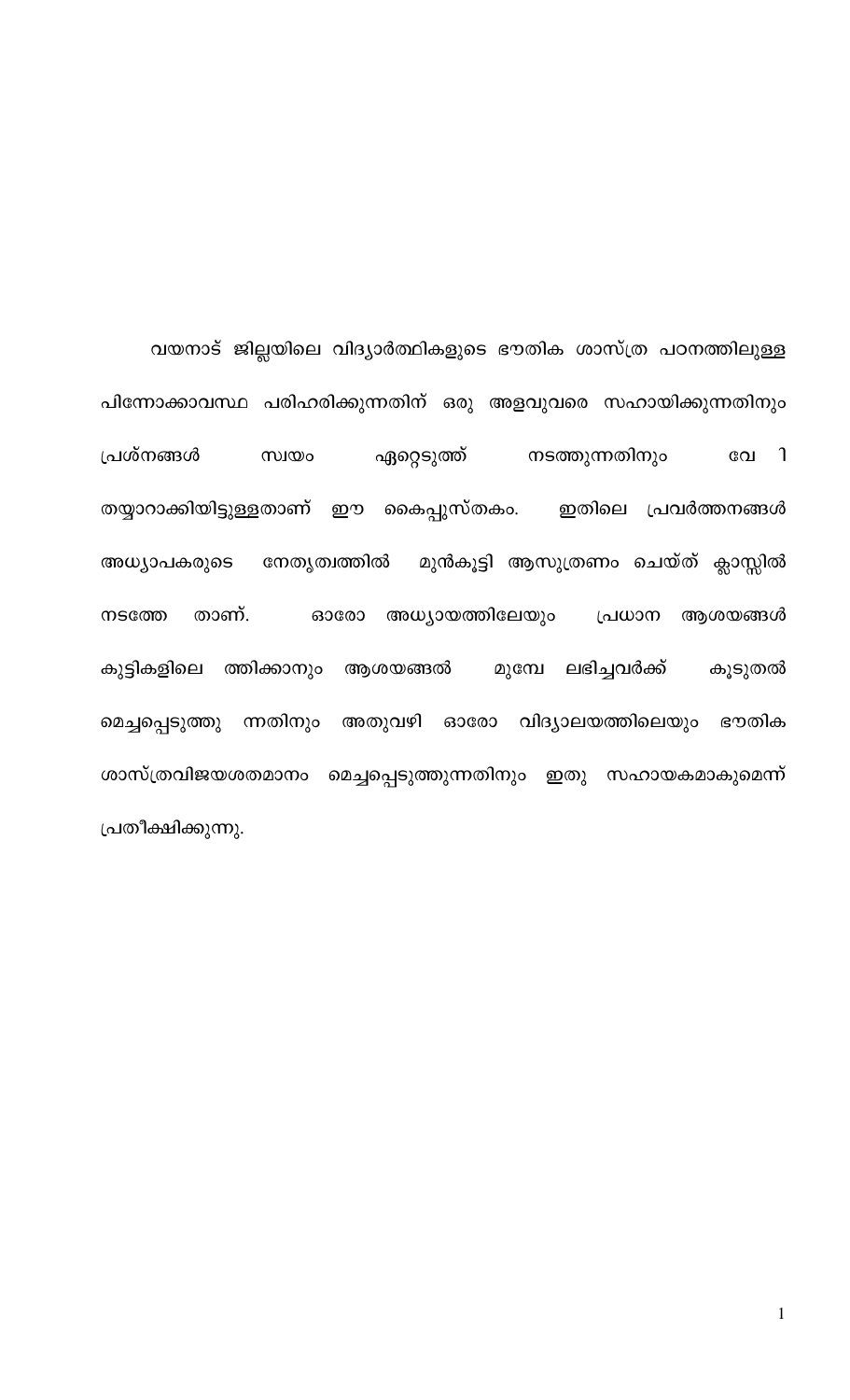#### <u>രാപം</u>  $\boldsymbol{\omega}$

### പവർത്തനം-

പദാർത്ഥം പരീക്ഷണശാലയിൽ മാസുള്ള ഉരുകിയ 2ഗഴ ഒരു തണുപ്പിച്ചപ്പോൾ ലഭിച്ച വിവരങ്ങളെ അടിസ്ഥാനമാക്കി വരച്ച ഗ്രാഫാണ് ചുവടെ കൊടുത്തിരിക്കുന്നത്. നിരീക്ഷിച്ച് ഗ്രാഫ് കൊടുത്തിരിക്കുന്ന താഴെ ചോദ്യങ്ങൾക്ക് ഉത്തരം എഴുതുക.



തണുക്കാൻ ആരംഭിക്കുമ്പോൾ താപനില എത്ര ?  $\Omega$ )

അ മുതൽ ആ വരെ പദാർത്ഥത്തിന്റെ അവസ്ഥ എന്താണ് ?  $\infty)$ 

സ്വീകരിക്കുകയാണോ  $\omega$ ) മുതൽ പുറം അ ആ വരെ താപം  $\mathbf{\hat{S}}$ തള്ളുകയാണോ ?

ആ യിലെ താപനില എത്ര ?  $\circ$ )

ഇ യിലെ താപനില എത്ര ?

ആ മുതൽ ഇവരെ താപനിലയിൽ വ്യത്യാസം വരാതിരിക്കാൻ കാരണം  $\Box$ ) എന്ത് ?

 $\overline{2}$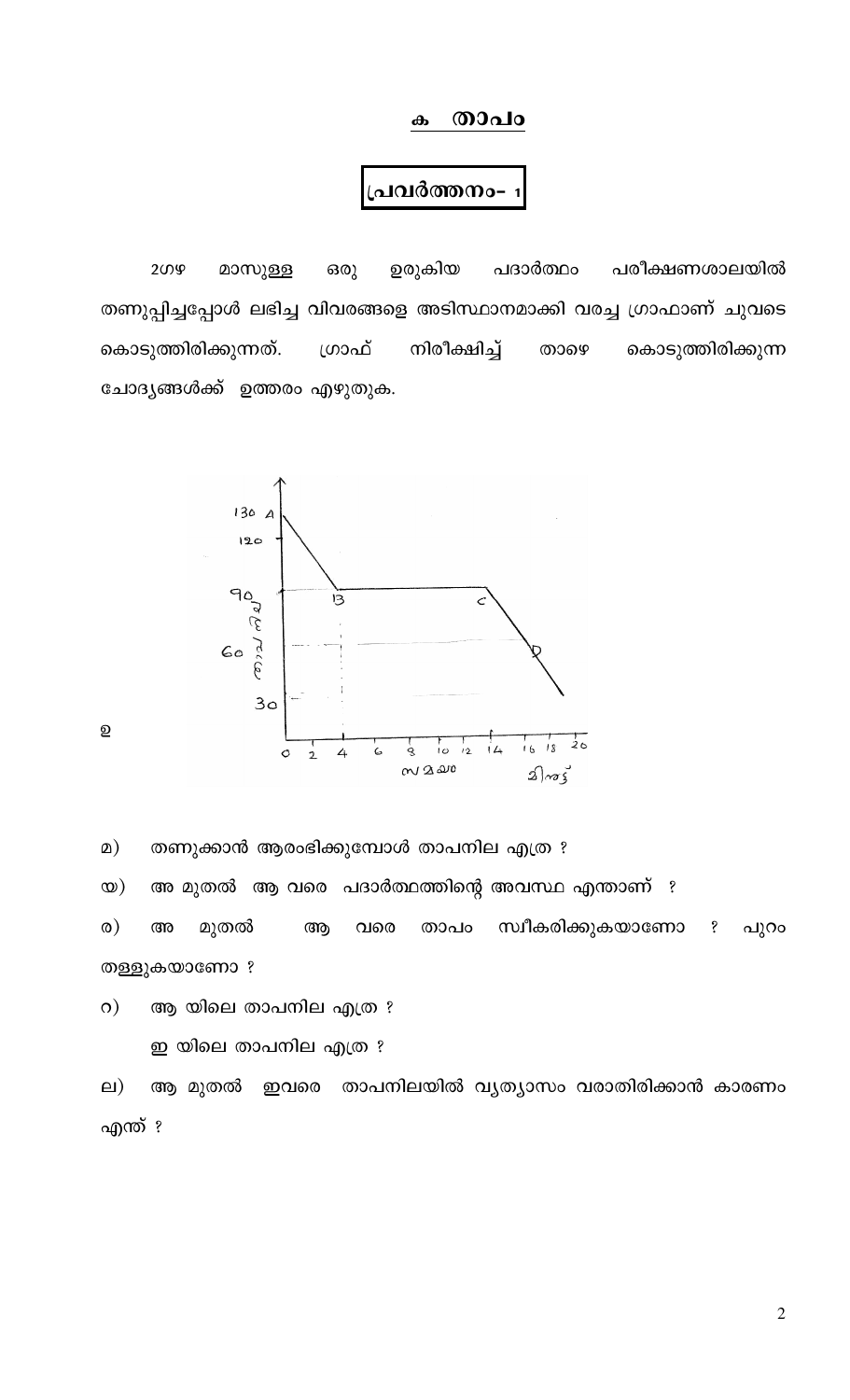- ആ മുതൽ ഇ വരെ പദാർത്ഥത്തിന്റെ അവസ്ഥ ഏതാണ് ? මූ $)$ (ഖരം, ഖരവും ദ്രാവകവും, ദ്രാവകം)
- ഇ യിൽ പദാർത്ഥത്തിന്റെ അവസ്ഥ എന്താണ് ?  $\circ)$
- ആഇ യിലെ താപനിലക്ക് പറയുന്ന പ്രത്യേക പേര് ?  $QI$

( ടീച്ചർക്ക് - ഖരണാങ്കം )

- ഉ യിലെ താപനില എത്ര ?  $(6)$
- ലാബോറട്ടറിയിലെ താപനില എത്ര ? ഷ)

ശ്രാഫിലെ അ  $(\infty)$ ആ പുറംതള്ളുന്ന കണക്കാക്കാൻ താപം എന്തെല്ലാംവിവരങ്ങൾ

അറിയണം ?

- സൂത്രവാക്യം എഴുതാമോ ? ഹ)
- $\circ$ ആ മുതൽ ഇ വരെ പുറംതള്ളുന്ന താപം കണക്കാക്കാൻ എന്തെല്ലാം വിവരങ്ങൾ അറിയണം ?
- $\left( \mathbf{r}\right)$ സൂത്രവാക്യം എഴുതാമോ ?

# പ്രവർത്തനം-

ഒരു വാച്ച് ഗ്ലാസിൽ 10ഗ്രാം കർപ്പൂരവും, മറ്റൊരു ഗ്ലാസ്സിൽ 10ഗ്രാം ഐസുകട്ടയും എടുത്ത് സാവധാനം ധകുറഞ്ഞ താപനിലയിൽപചൂടാക്കുന്നു. പ്രവർത്തനം നിരീക്ഷിക്കുക.

- കർപ്പൂരം കുറഞ്ഞ താപനിലയിൽ ചൂടാക്കിയപ്പോൾ ക മാറ്റം എന്ത് ?  $\Omega$ )
- കർപ്പൂരത്തിനു ായ മാറ്റത്തിന് പറയുന്ന പേര് ?  $\infty$ )
- ഇത്തരം പ്രതിഭാസം കാണിക്കുന്ന പദാർത്ഥങ്ങളുടെ പേര് പറയാമോ ?  $\circ$ )
- 10ഴാ ഐസ്കട്ട മുഴുവനും ഉരുകി 0°ഇയിലെ ജലമാകാൻ എത്രതാപം  $\circ$ ) വേണം?

ധഘള= 335810 വ/ഗഴ പ

### പ്രവർത്തനം-  $_3$

പ്രസ്താവനകളെ ബാഷ്പീകരണം, തിളയ്ക്കൽ താഴെ പറയുന്ന എന്നിങ്ങനെ തരം തിരിക്കുക.

 $\overline{3}$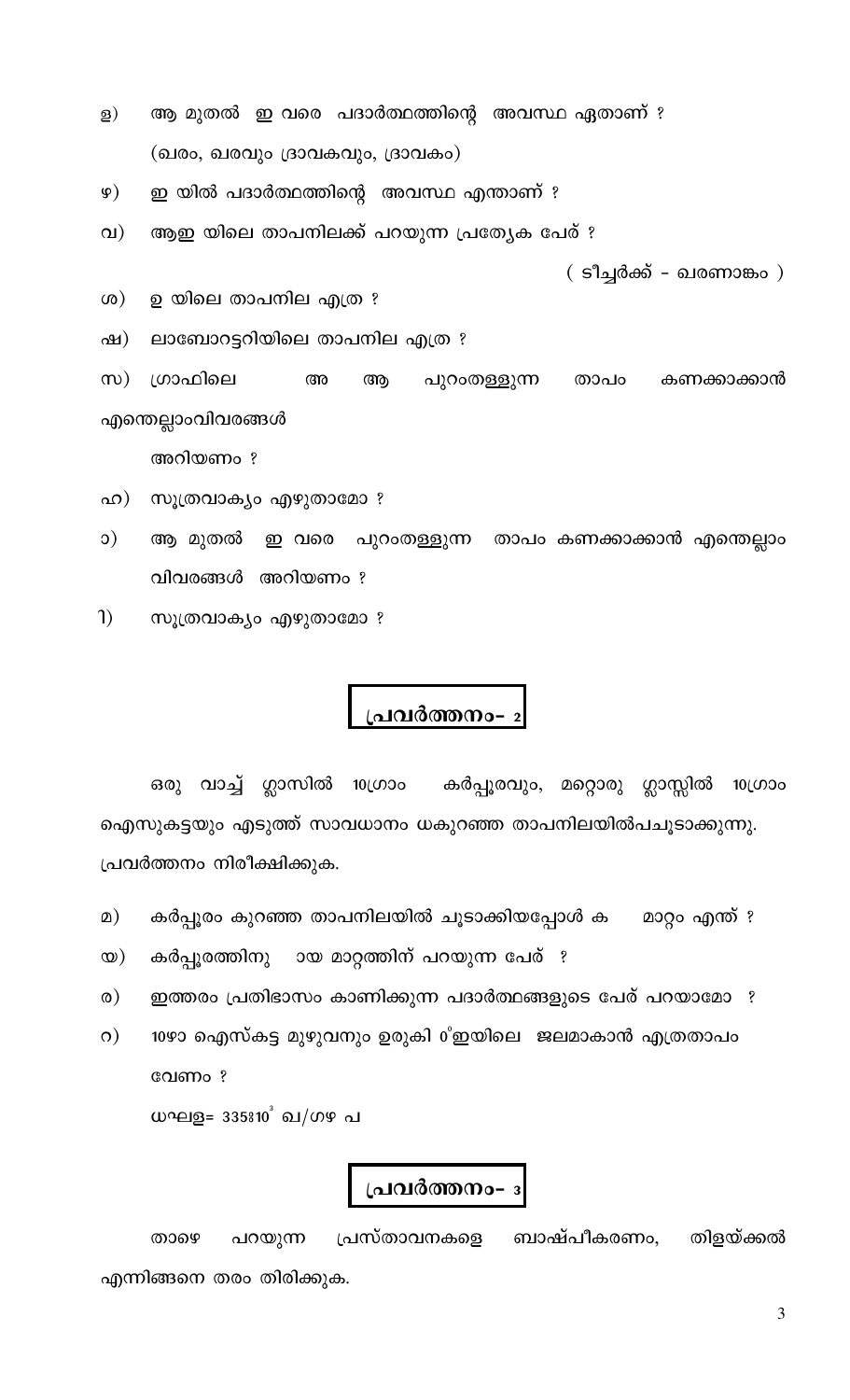- ഉപരിതലത്തിൽ മാത്രം നടക്കുന്നു.  $\Omega$ )
- വേഗത്തിൽ നടക്കുന്നു.  $\infty)$
- ര) തണുപ്പു ാകുന്നു.
- ബാഹ്യ ഊർജ്ജം ആവശ്യമാണ്.  $\circ$ )
- എല്ലാ താപനിലയിലും നടക്കുന്നു. ല)

- $1)$ സാധാരണ അന്തരീക്ഷമർദ്ദത്തിൽ ജലത്തിന്റെ താപനില എത്ര ?
- $2)$ ജലത്തിന്റെ തിളിനില വർദ്ധിപ്പിക്കാനുള്ള മാർഗ്ഗം നിർദ്ദേശിക്കാമോ ?
- $3)$ ഈ തത്വം പ്രയോജനപ്പെടുത്തിയ ഒരു ഉപകരണത്തിന്റെ പേര് നിർദ്ദേശിക്കുക.
- ഉയർന്ന പ്രദേശങ്ങളിൽ തുറന്ന പാത്രത്തിൽ ആഹാരം പാകം ചെയ്യുക  $4)$  $\degree$  ? പ്രയാസമാണ്. എന്തുകൊ

# പ്രവർത്തനം- 5

വയനാട് പോലുള്ള ഉയർന്ന പ്രദേശങ്ങളിൽ രാവിലെയും, വൈകുന്നേരവും അന്തരീക്ഷ താപനില കുറയുമ്പോൾ, മഞ്ഞ് നിറഞ്ഞു നിൽക്കുന്നതായി കാണുന്നു.

- $\Omega$ ) എന്തായിരിക്കും ഇതിന് കാരണം ?
- ആപേക്ഷിക ആർദ്രത എന്നത്കൊ ് ഉദ്ദേശിക്കുന്നതെന്ത് ?  $\infty)$
- ആപേക്ഷിക ആർദ്രത പ്രയോജനപ്പെടുത്തുന്ന ഒരു സന്ദർഭം എഴുതുക.  $\circ$

# പ്രവർത്തനം-  $\epsilon$

ഒരു ഗ്ലാസ്സ് ബീക്കറിൽ 2സഴ തണുത്തജലവും, മറ്റൊന്നിൽ 2സഴ ചൂടുജലവും എടുത്ത് തെർമോമീറ്റർ ഉപയോഗിച്ച് അവയുടെ താപനില കടെ ത്തി. അവ കൂട്ടിയോജിപ്പിച്ച് ഇളക്കി പരിണിത താപനിലയും അളന്നു. വിവരണങ്ങൾ ചുവടെ കൊടുക്കുന്നു.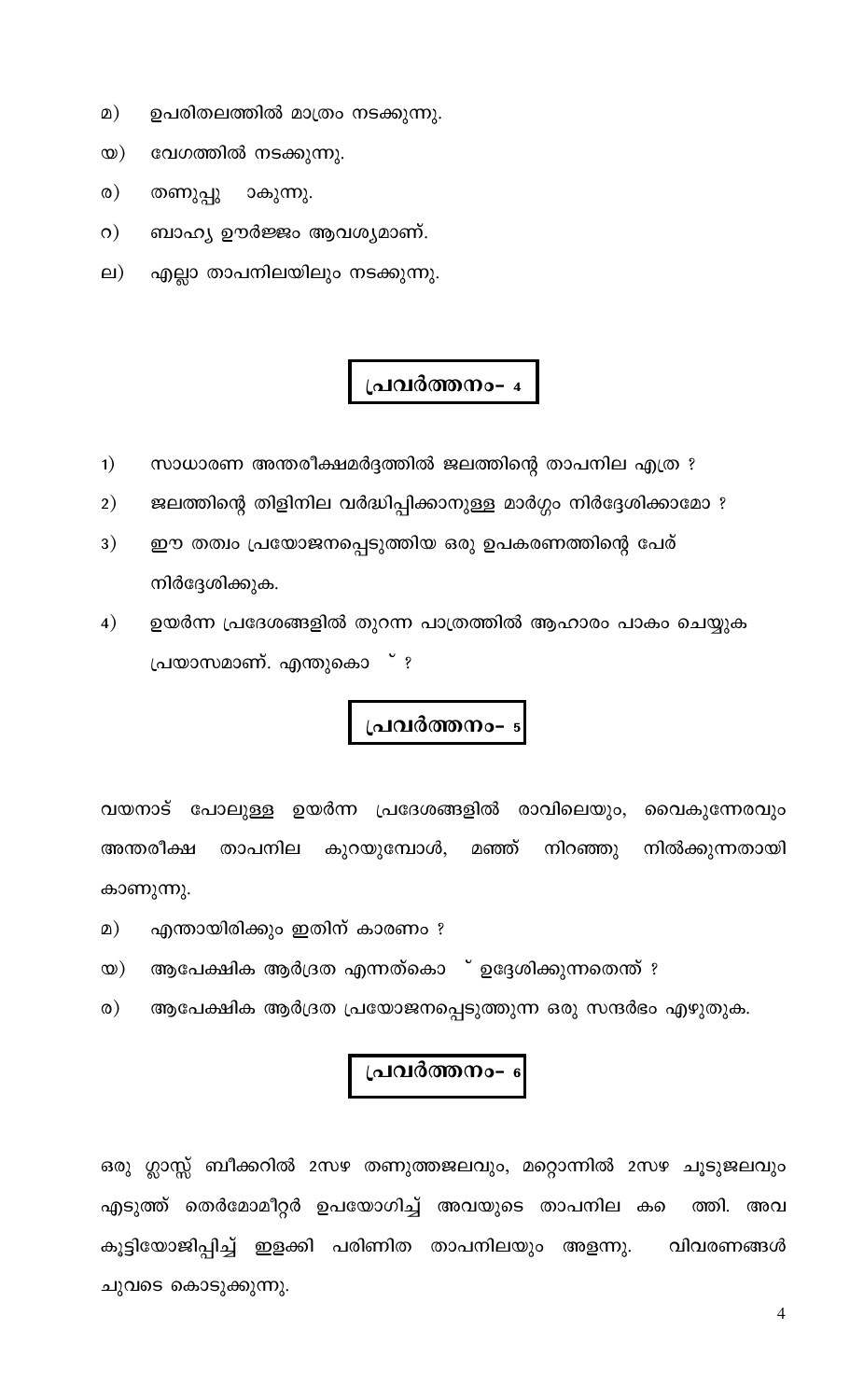

#### <u>വൈദ്യുതിയുടെ താപ, പ്രകാശ ഫലങ്ങൾ</u> കക

 $\circ$ ) ഈ ഉപകരണത്തിൽ സാന്ദ്രീകരണം മൂലമു \_ാകുന്ന താപം പുറംതള്ളാൻ

- ഈ പദാർത്ഥം ഉപയോഗിക്കുന്നത്കൊ ് എന്തെങ്കിലും പാരിസ്ഥിതിക  $\circ$ ) പ്രശ്നങ്ങൾ ഉേ  $O<sub>2</sub>$
- ഇതിൽ ഏത് പദാർത്ഥത്തിനാണ് സാന്ദ്രീകരണവും,ബാഷ്പീകരണവും  $\infty)$ നടക്കുന്നത്?
- ഉപകരണം ഏത് ?
- $\Omega$ ) സാന്ദ്രീകരണവും,ബാഷ്പീകരണവും പ്രയോജനപ്പെടുത്തിയിരിക്കുന്ന
- പ്രവർത്തനം- ഃ
- ജലത്തിന്റെ ഉയർന്ന ബാഷ്പീകരണ ലീനതാപം.  $\circ$ )

ഇവ പ്രയോജനപ്പെടുത്തിയ 2 വീതം സന്ദർഭങ്ങൾ കടെ

- 
- ഐസിന്റെ ഉയർന്ന ദ്രവീകരണലീനതാപം.  $\infty)$

എന്തു സംവിധാനമാണുള്ളത്.

- 
- ജലത്തിന്റെ ഉയർന്ന വിശിഷ്ടതാപധാരിത .  $\Omega$ )
- 

പട്ടിക പൂർത്തിയാക്കുക

 $\Omega$ )

- പ്രവർത്തനം- <del>7</del>
- $\circ$ ) ഇതിൽ നിങ്ങൾ എത്തിച്ചേർന്ന ശാസ്ത്രതത്വം എന്താണ് ?
- 
- 
- $\infty)$
- ലഭിച്ച താപവും നഷ്ടപ്പെട്ട താപവും തമ്മിലുള്ള ബന്ധം എന്ത് ?
- 
- 
- 
- 
- 
- 
- 

| ചൂടുള്ളത് |                                              | 70 ഇ | 50 <sub>5</sub> |  |
|-----------|----------------------------------------------|------|-----------------|--|
|           | (ജലത്തിന്റെ വിശിഷ്ട താപധാരിത ) = 4200 ഖ/സഴിഇ |      |                 |  |

| ജലം       | മാസ് (ഗഴ) | ആദ്യ                   | പരിണിത          | താപനിലയി |  |
|-----------|-----------|------------------------|-----------------|----------|--|
|           |           | താപനിലo°ഇ <sup> </sup> | താപനില 0°ഇ      | ലെ       |  |
|           |           |                        |                 | വൃത്യാസം |  |
| തണുത്തത്  |           | $30^{8}$ ഇ             | $50^{\circ}$    |          |  |
| ചൂടുള്ളത് |           | $70 \Omega$            | 50 <sub>9</sub> |          |  |

ധസമവാക്യം ഉപയോഗിച്ച് കണക്കാക്കണം. പ

ത്തുക.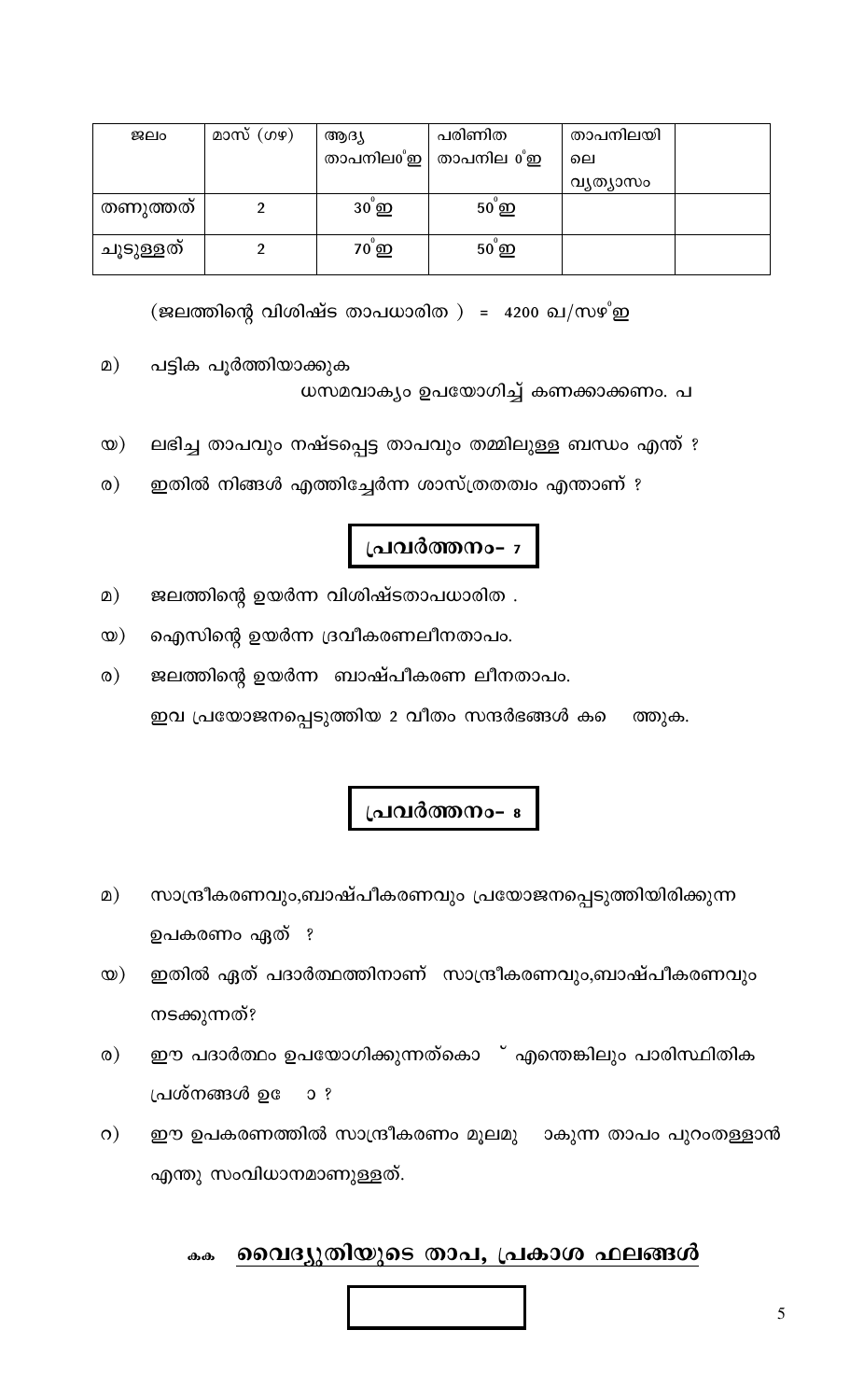2 യ്യ 4യ്യ എന്നീ പ്രതിരോധകങ്ങളെ 6ഢ ബാറ്ററിയുമായി ശ്രേണിരീതിയിൽ ബന്ധിപ്പിക്കുക

- സർക്കീട്ട് ഡയഗ്രം വരയ്ക്കുക ?  $\Omega$ )
- സഫല പ്രതിരോധം എത്ര ?  $\infty)$
- ഈ സർക്കീട്ടിൽ കൂടിയുള്ള വൈദ്യുതപ്രവാഹതീവ്രത (ക) എത്ര ?  $\infty$
- $\circ$ ) ഇതേ പ്രതിരോധകങ്ങളെ സമാന്തര രീതിയിൽ ബന്ധിപ്പിക്കുന്ന സർക്കീട്ട് ഡയഗ്രം വരയ്ക്കുക.
- സഫല പ്രതിരോധം കണക്കാക്കുക ?  $\Box$ )
- ഏത് ക്രമീകരണത്തിലാണ് സഫലപ്രതിരോധം കൂടുതൽ ?  $\mathbf{B}$
- ഏത് ക്രമീകരണത്തിലാണ് സഫലപ്രതിരോധം കുറവ് ?  $\varphi)$
- ഗൃഹവൈദ്യുതീകരണത്തിന് ഏത് രീതിയാണ് അഭികാമ്യം ?  $\Omega$
- ശ്രേണീ രീതിയിൽ ഘടിപ്പിച്ച സർക്കീട്ടിൽ 5 മിനിട്ട് നേരം വൈദ്യുതി  $\infty$ പ്രവഹിച്ചപ്പോഴുള്ള താപം എത്രയായിരിക്കും ?

# ,<mark>പവ</mark>ർത്തനം- <sup>2</sup>

നിക്രോം കമ്പി ചെമ്പുകമ്പി ഫ്യൂസ് വയർ, അലൂമിനിയം കമ്പി, ടങ്സ്റ്റൺ

മുകളിൽ കൊടുത്തിരിക്കുന്ന ചാലകങ്ങളിൽ

- ഇസ്തിരിപ്പെട്ടിയുടെ കോയിലായി ഉപയോഗിക്കാൻ അനുയോജ്യമായത്  $\Omega$ ) ഏത് ഃ എന്തുകൊ ് ഃ
- $\infty$ ) ഫിലമെന്റ് ലാമ്പിന്റെ ഫിലമെന്റായി ഉപയോഗിക്കാൻ അനുയോജ്യമായത് ഏത് ഃ എന്തുകൊ ് ഃ
- വായറിനു ാകേ  $\circ$ ) ഫ്യുസ് സവിശേഷതകൾ ഏതൊക്കെയാണ്. ഇതിലടങ്ങി യിരിക്കുന്ന ഘടക പദാർത്ഥങ്ങൾ ഏത് ?

# പവർത്തനം-



6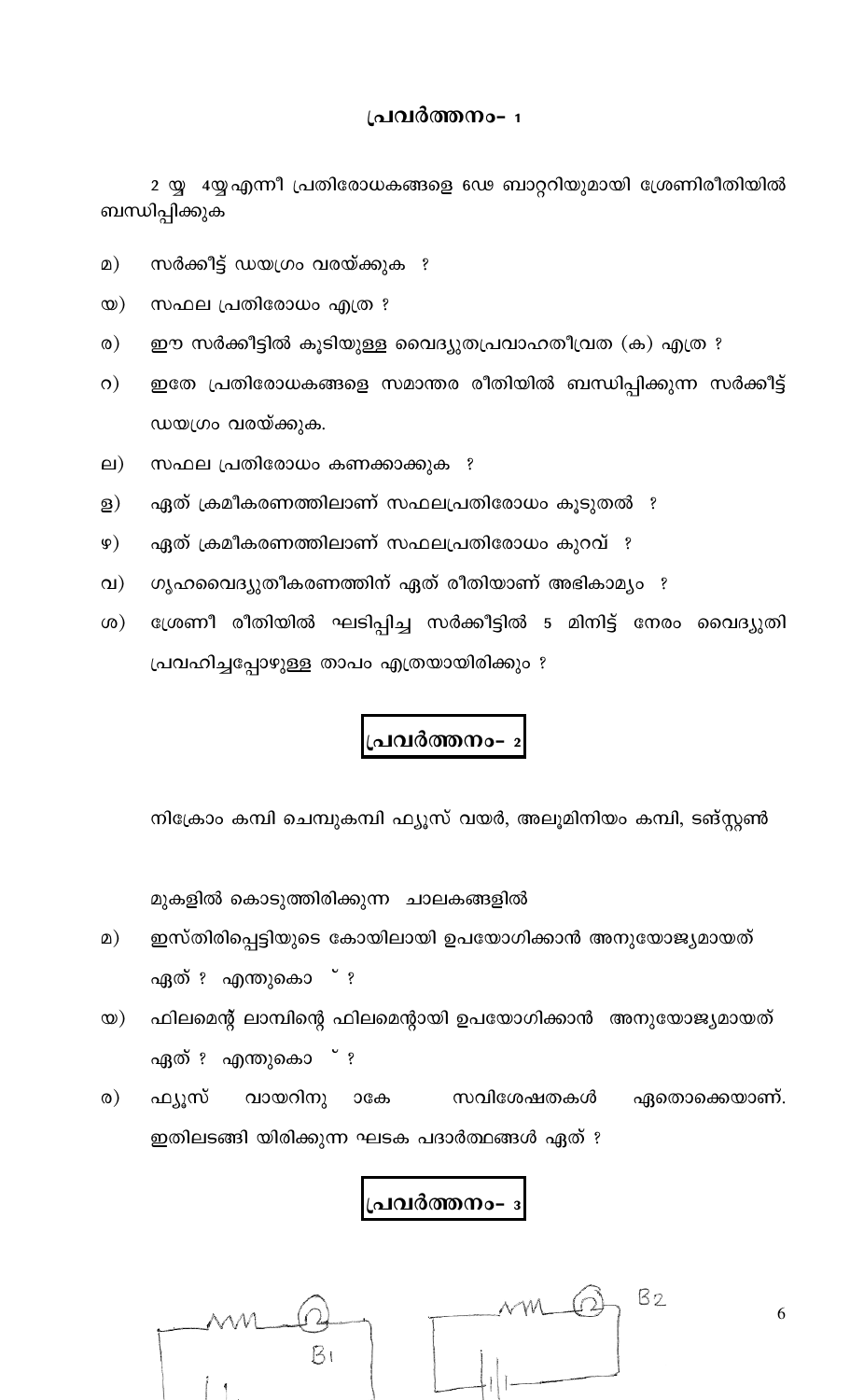ചിത്രം (മ) ചിത്രം (യ)

സൂചന : ആവശ്യമായ സാധനങ്ങൾ

20സെ. മീ. നീളമുള്ള നിക്രോം കമ്പി, അതേ വണ്ണവും നീളവും ഉള്ള അ1 കമ്പി, ഡെ ബാറ്ററി, ഡെ ടോർച്ച് ബൾബ് , കണക്ടിംഗ് വയർ, സിച്ച് .

- പ്രവർത്തനം ചെയ്ത് നിരീക്ഷിച്ച്  $\Omega$ ) ആ1, ആ2 എന്നീ ബൾബുകളുടെ പ്രകാശതീവ്രത താരതമ്യം ചെയ്യുക. ഏത് സർക്കീട്ടിലെ ബൾബിനാണ് പ്രകാശതീവ്രത കുറവ് എന്തുകൊ ് ?
- നിക്രോം കമ്പി പ്രയോജനപ്പെടുത്തിയിരിക്കുന്ന 4 ഉപകരണങ്ങൾ ക  $\infty$ ) ത്തുക.
- നിക്രോംകമ്പി ഫിലമെന്റ് ലാമ്പിലെ ഫിലമെന്റായി ഉപയോഗിക്കാറില്ല.  $\circ$ ) കാരണ മെന്ത് ?
- നിക്രോംകമ്പിക്ക് 2യ്യ പ്രതിരോധം ഉെ ങ്കിൽ സർക്കീട്ടിലെ വൈദ്യുത  $\circ$ ) പ്രവാഹ തീവ്രത എത്ര ?

# പ്രവർത്തനം- <sup>4</sup>

ഡിസ്ചാർജ്ജ്  $\Omega$ ) ഹൈഡ്രജൻ ലാമ്പിൽ നടക്കുന്ന പ്രവർത്തനം പൂർത്തീകരിക്കുക.

ഗ്യാസ് ട്യൂബ് റ്റത്തും ലോഹ ഇലക്ട്രോഡ്  $\boldsymbol{\mathsf{O}}$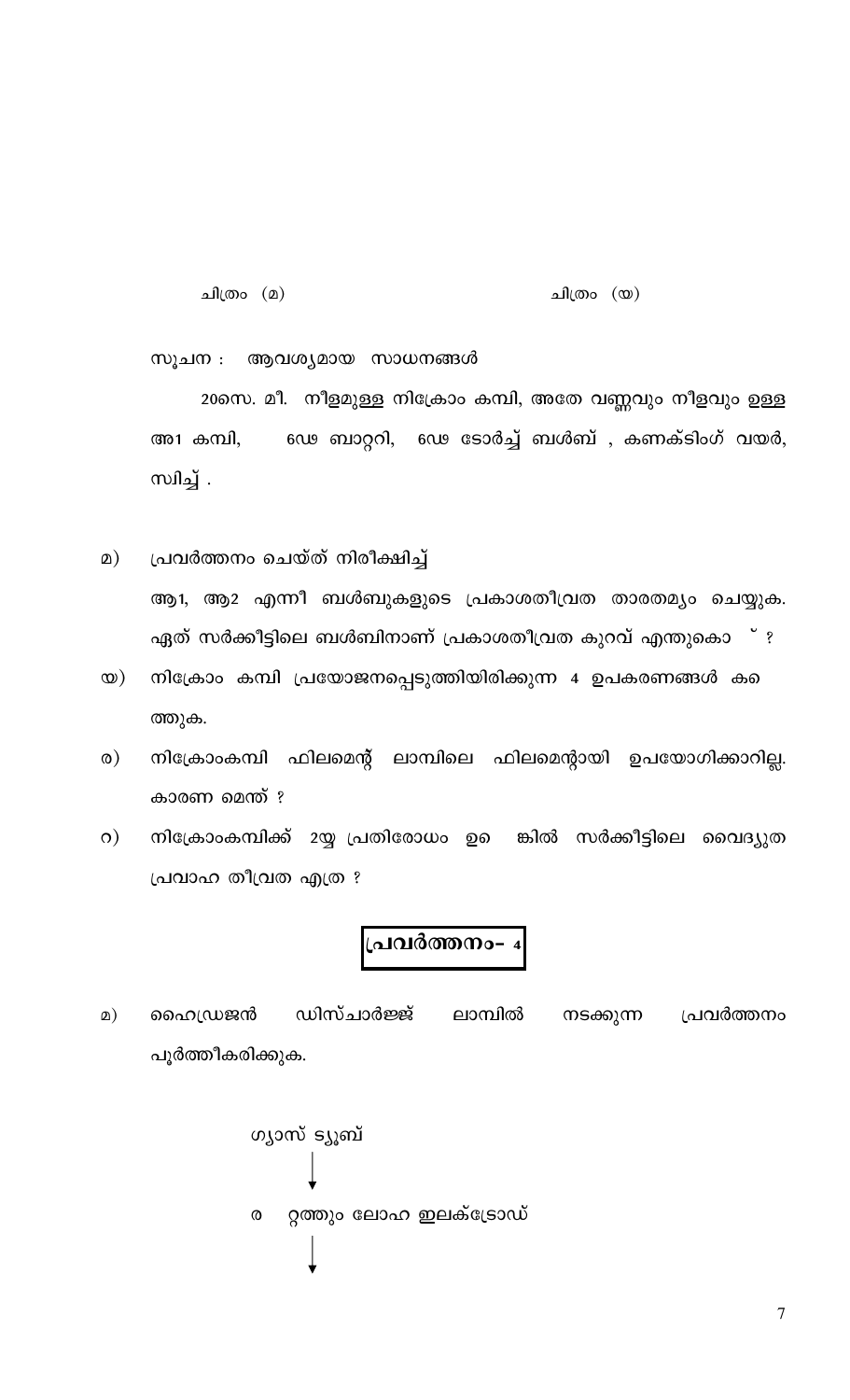

ഡിസ്ചാർജ്ജ് ലാമ്പിൽ മഞ്ഞപ്രകാശം ലഭിക്കണമെങ്കിൽ എന്തുമാറ്റം  $\infty)$ വരുത്തണം ?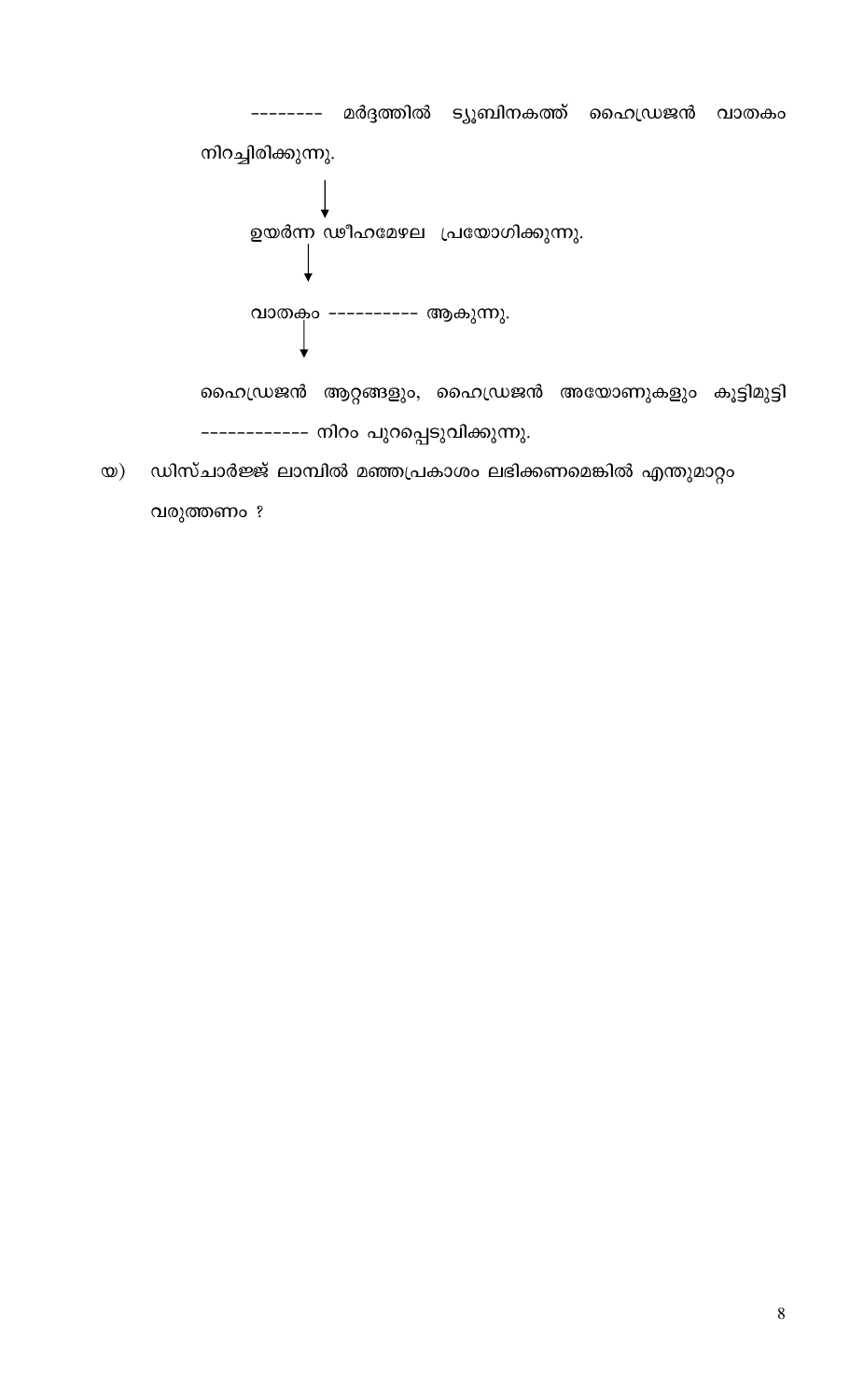ഒരു വലിയ മുറിയിൽ ര ് 60ണ ഫിലമെന്റ്ലാമ്പിന് പകരം 40ണന്റെ ഒരു ഫ്ളൂറസെന്റ് ലാമ്പ് ഉപയോഗിച്ചപ്പോൾ അതേ പ്രകാശം ലഭിച്ചു. താഴെ കൊടുത്തി രിക്കുന്ന പട്ടിക പൂർത്തീകരിച്ച് ചോദ്യങ്ങൾക്ക് ഉത്തരം കടെ ത്തുക.

| ഉപകരണം      | എണ്ണം | പവർ             | $w$ 2 $\omega$ | ചെലവഴിക്കുന്ന<br>ഊർജ്ജം |
|-------------|-------|-----------------|----------------|-------------------------|
| ഫിലമെന്റ്   |       | 60 <sub>6</sub> | 5 മണിക്കൂർ     |                         |
| ഫ്ളൂറസെന്റ് |       | 406D            | 5 മണിക്കൂർ     |                         |
| ലാമ്പ്      |       |                 |                |                         |

( ഈ പ്രവർത്തനത്തിന് സൂത്രവാക്യം ഉപയോഗിച്ച് വേണം ഉത്തരം ത്) ത്തേ കടെ

- വൈദ്യുതോർജ്ജത്തിന്റെ വ്യാവസായിക യൂണിറ്റേത് ?
- വൈദ്യുതോർജ്ജത്തിന്റെ നേരിട്ട് അളവ് കണക്കാക്കുന്നതിനുള്ള ഉപകരണം ഏത് ?
- ഒരു 1ഗണ പവറുള്ള ഹീറ്ററിൽവെച്ച് 25°ഇ ൽ ഉള്ള 2സഴ വെളിച്ചെണ്ണയുടെ ഉയർത്താൻ താപനില 105 ഇയിലേക്ക് 5മിനുട്ട് വെളിച്ചെണ്ണയുടെ വിശിഷ്ട സമയംവേ ിവന്നുവെങ്കിൽ താപധാരിത എത്ര ?

സൂചന ധാര ജപേ  $\equiv$ 

#### വൈദ്യുത കാന്തിക പ്രേരണം കകക.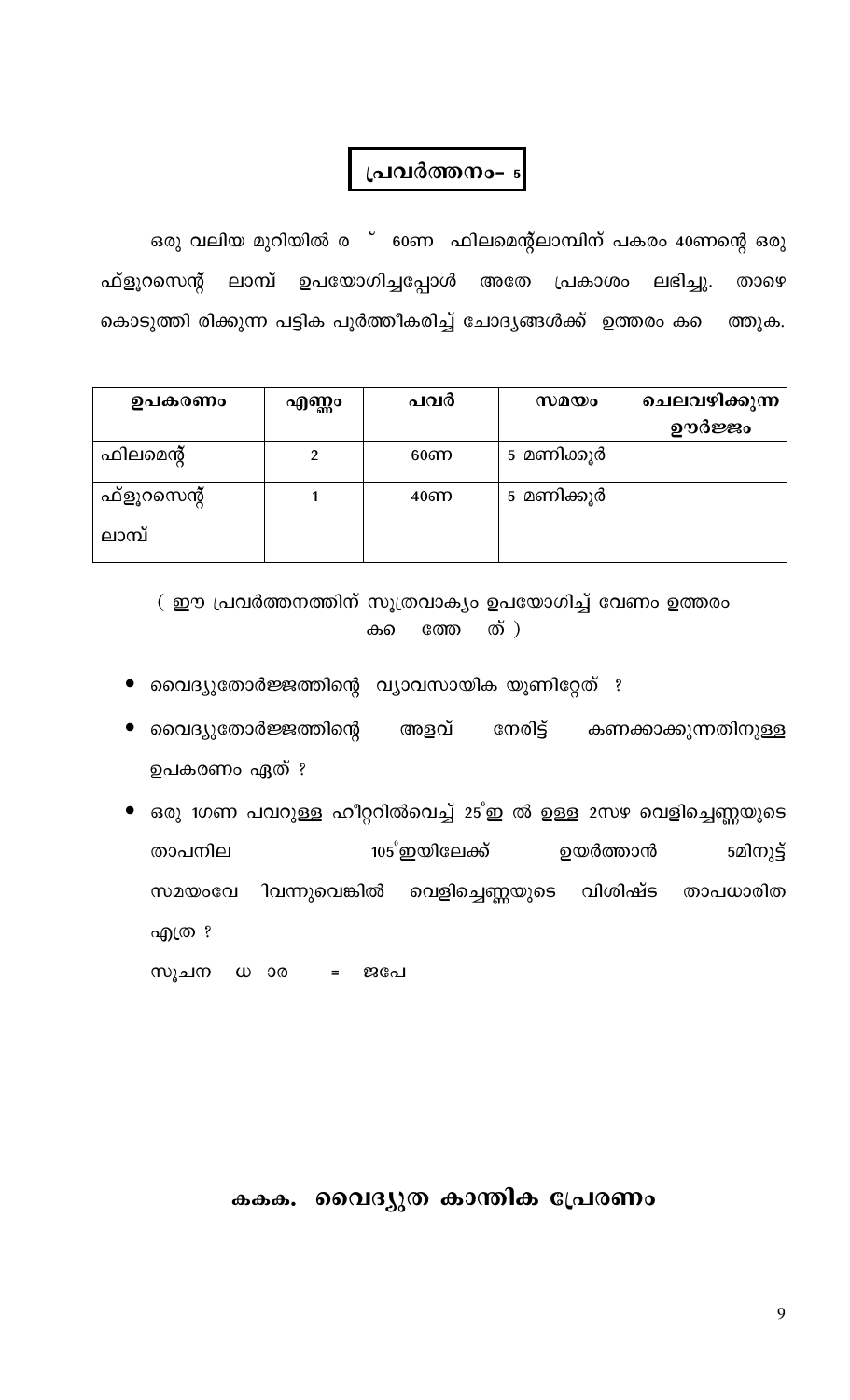

ഉപയോഗിച്ച് കമ്പിച്ചുറ്റിനകത്ത്കൂടി ശക്തിയുള്ള കാന്തങ്ങൾ ഒരേ ഒരേ ചലിപ്പിക്കുന്നു.കമ്പിച്ചുറ്റിന്റെ വേഗതയിൽ കാന്തത്തെ അഗ്രങ്ങളെ ഗാൽവനോമീറ്ററുമായി ബന്ധിപ്പി ക്കുന്നു.

- ഏത് പ്രവർത്തനത്തിലെ ഗാൽവനോമീറ്റർ സൂചിയാണ് കൂടുതൽ  $\Omega$ ) വിഭ്രംശിക്കുക?
- പ്രേരിത ഋങഎ കൂടുതൽ ഉ ാകുന്നത് ഏത് പ്രവർത്തനത്തിലാണ് ?  $\infty)$
- പ്രേരിത ഋങഎ വർദ്ധിപ്പിക്കാൻ 2 മാർഗ്ഗങ്ങൾ നിർദ്ദേശിക്കുക.  $\infty$ )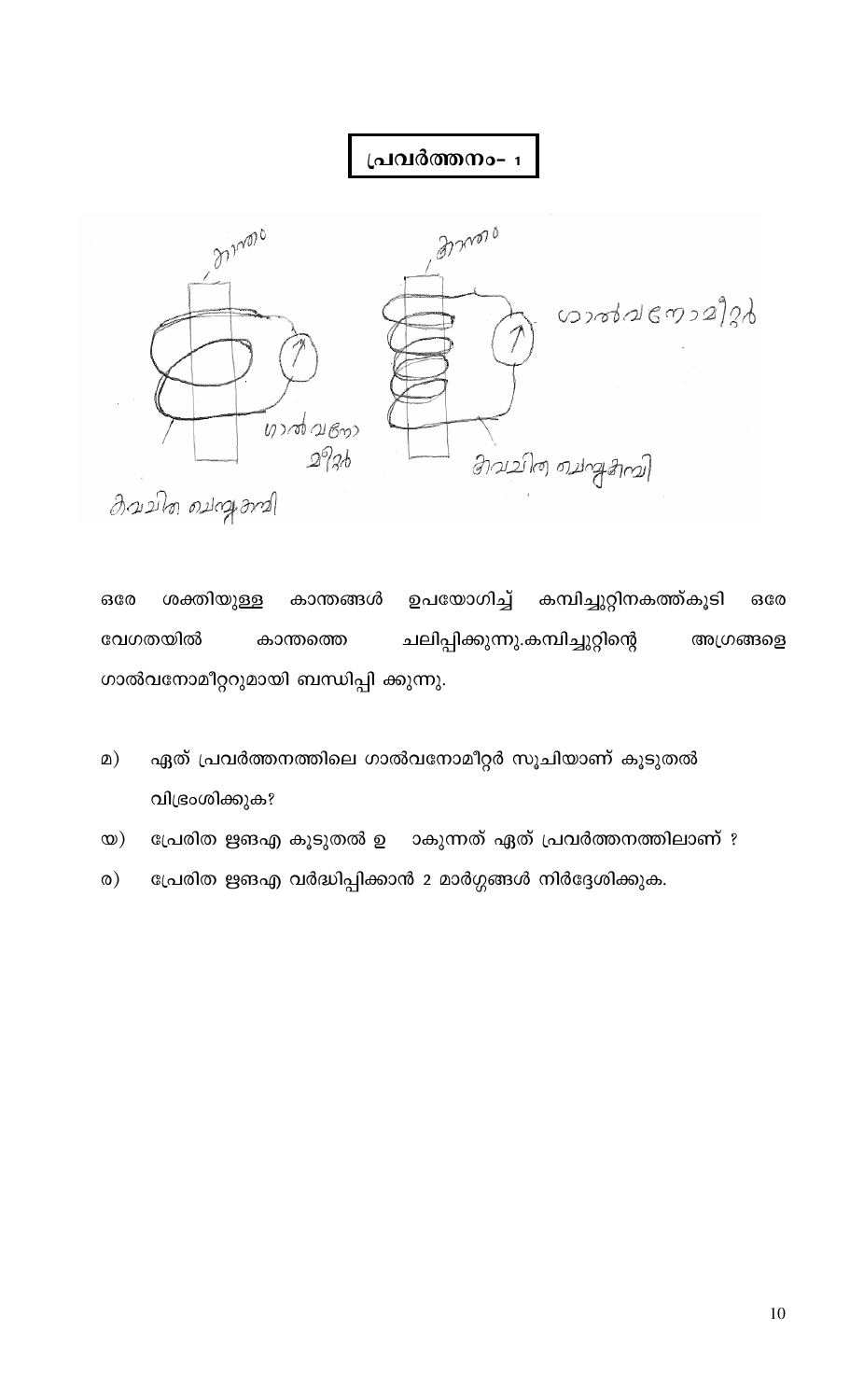

ചിത്രം നിരീക്ഷിക്കുക.

ഏത് സർക്കീട്ടിലാണ് ബൾബിന്റെ പ്രകാശം കുറവ് ? എന്തുകൊ ് ?



മേൽ വരച്ച ട്രാൻസ്ഫോമർ തിരിച്ചറിയുക.  $\mathbf{1}$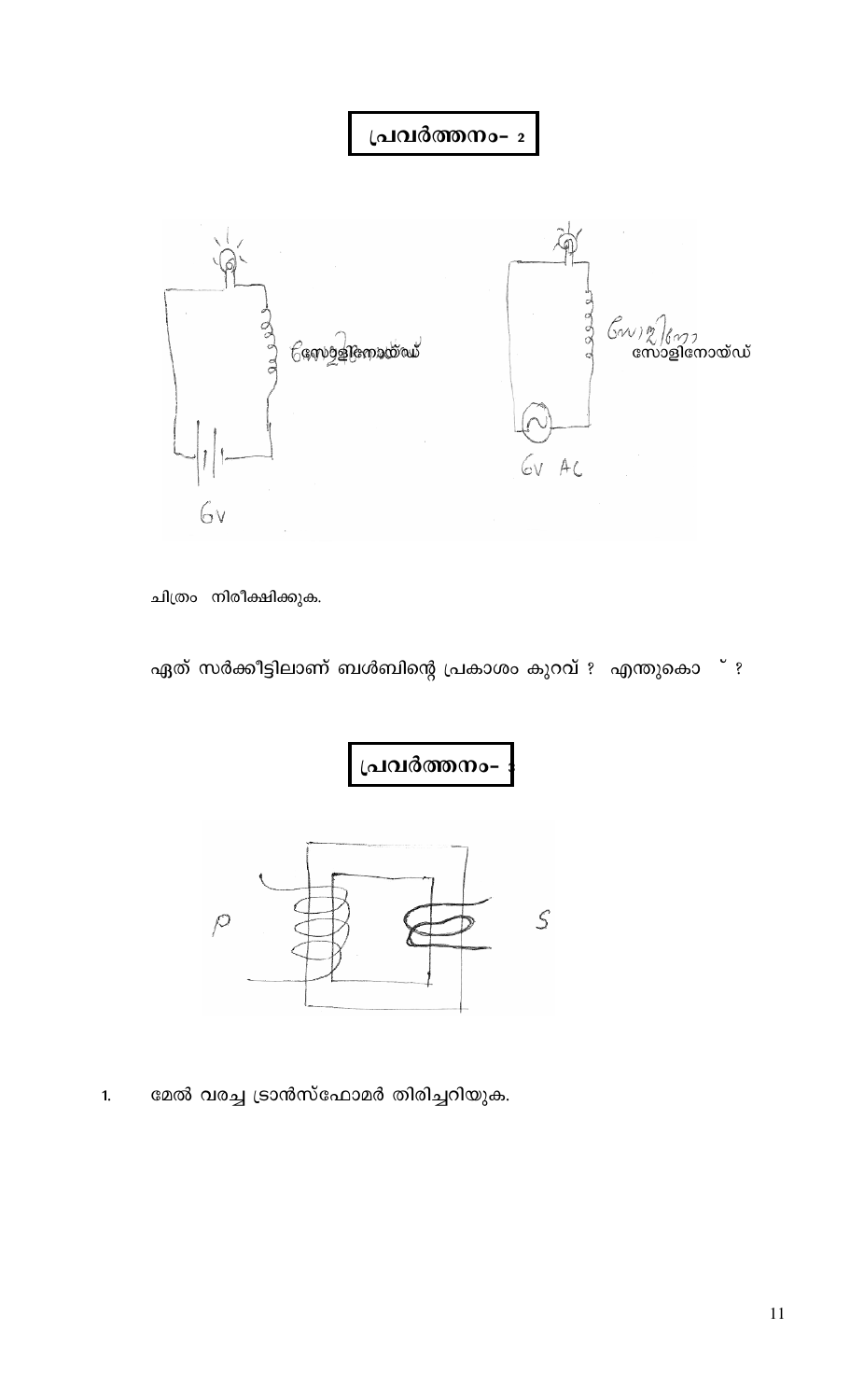- റിയിൽ ഇതിന്റെ സെക്ക കൂടിയ കമ്പിച്ചുറ്റ് ഉപയോഗിക്കാൻ 2. കനം കാരണമെന്താണ് ?
- ട്രാൻസ്ഫോമറിന്റെ പൈമറിയിൽ 200 3. ഈ ചുറ്റുകൾ ഉ സെക്കന്ററിയിൽ 20 ചുറ്റുകളുംഉ ്. പ്രൈമറി (ശിുൗേ) വോൾട്ടത150ഡ ആയാൽ സെക്ക റി (ീൗുോ)േ വോൾട്ടത എത്ര ? (സമവാക്യം ഉപയോഗിച്ച് ക്രിയ ചെയ്യുക)

## പവർത്തനം-

ചുവടെ കൊടുത്തിരിക്കുന്ന ലൗഡ് സ്പീക്കറിന്റെ ചിത്രം നിരീക്ഷിക്കുക.

condicionales

- $\mathfrak{D}$ ലൗഡ് സ്പീക്കറിന്റെ മുന്നിൽനിന്നും സംസാരിച്ചാൽ ഗാൽവനോമീറ്റർ സൂചി വിഭ്രംശിക്കുമോ ? എന്തുകൊ ് ?
- ഇവിടെ നടക്കുന്ന ഊർജ്ജമാറ്റം എന്ത് ?  $\infty$
- ഈ ഊർജ്ജമാറ്റം നടക്കുന്ന ഉപകരണത്തിന്റെ പേര് എന്താണ് ?  $\pmb{\heartsuit}$
- ഇതിൽ പ്രയോജനപ്പെടുത്തിയിരിക്കുന്ന പ്രവർത്തന തത്വം എന്ത് ?  $\Omega$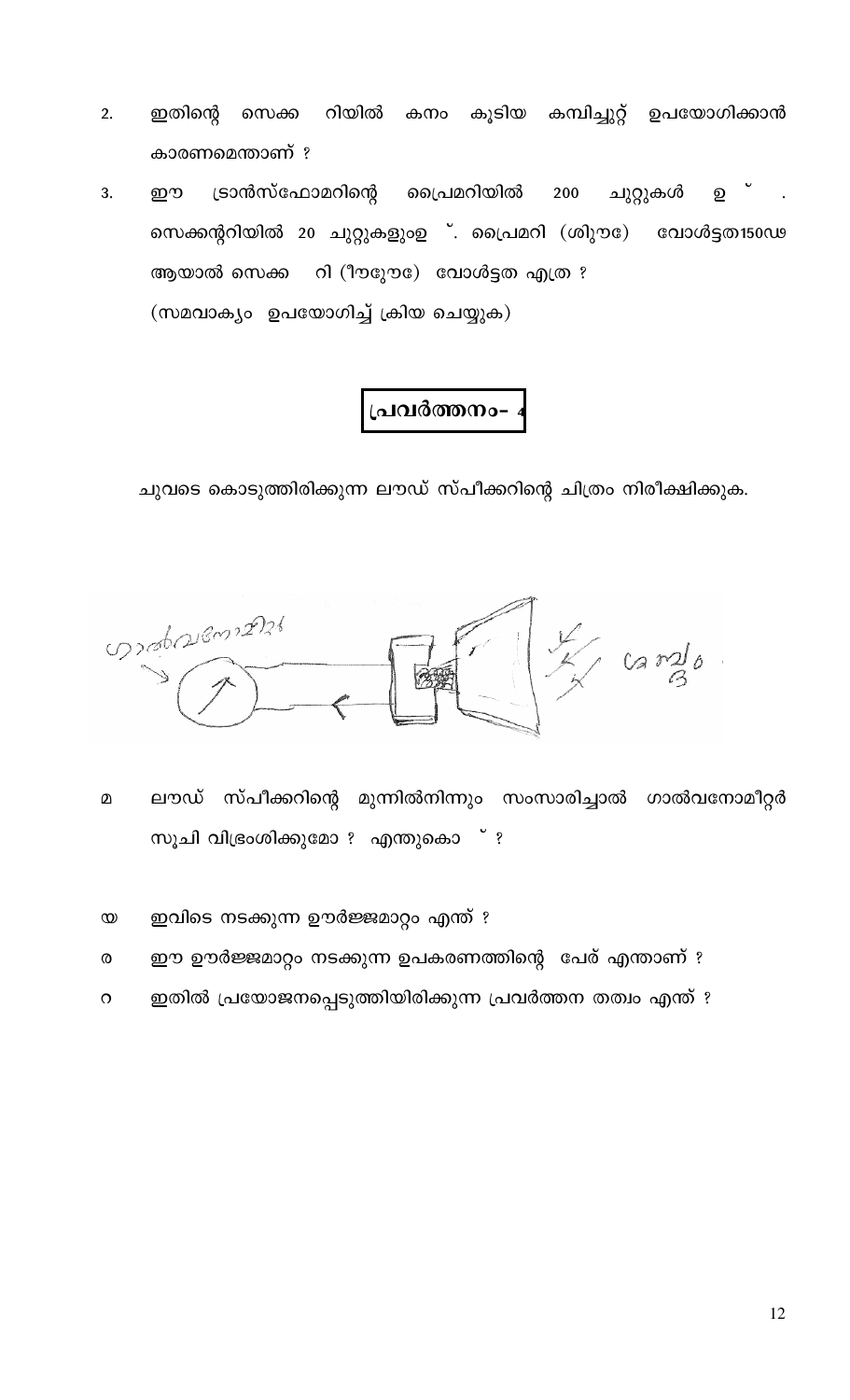

- $1)$ മേൽ കാണിച്ച ഉപകരണം തിരിച്ചറിയുക ?
- ആർമേച്ചർകറക്കിയാൽ  $2)$ ഈഉപകരണത്തിന്റെ ലഭിക്കുന്നവൈദ്യുതിയുടെ ഗ്രാഫ് ഏതാണ് ?



 $3)$ ഈ ഉപകരണത്തിന്റെ ആർമേച്ചർ നിശ്ചലമാക്കി കാന്തം ചലിപ്പിച്ചാൽ ലഭിക്കുന്ന വൈദ്യുതിയുടെ ഗ്രാഫ് ഏതാണ് ?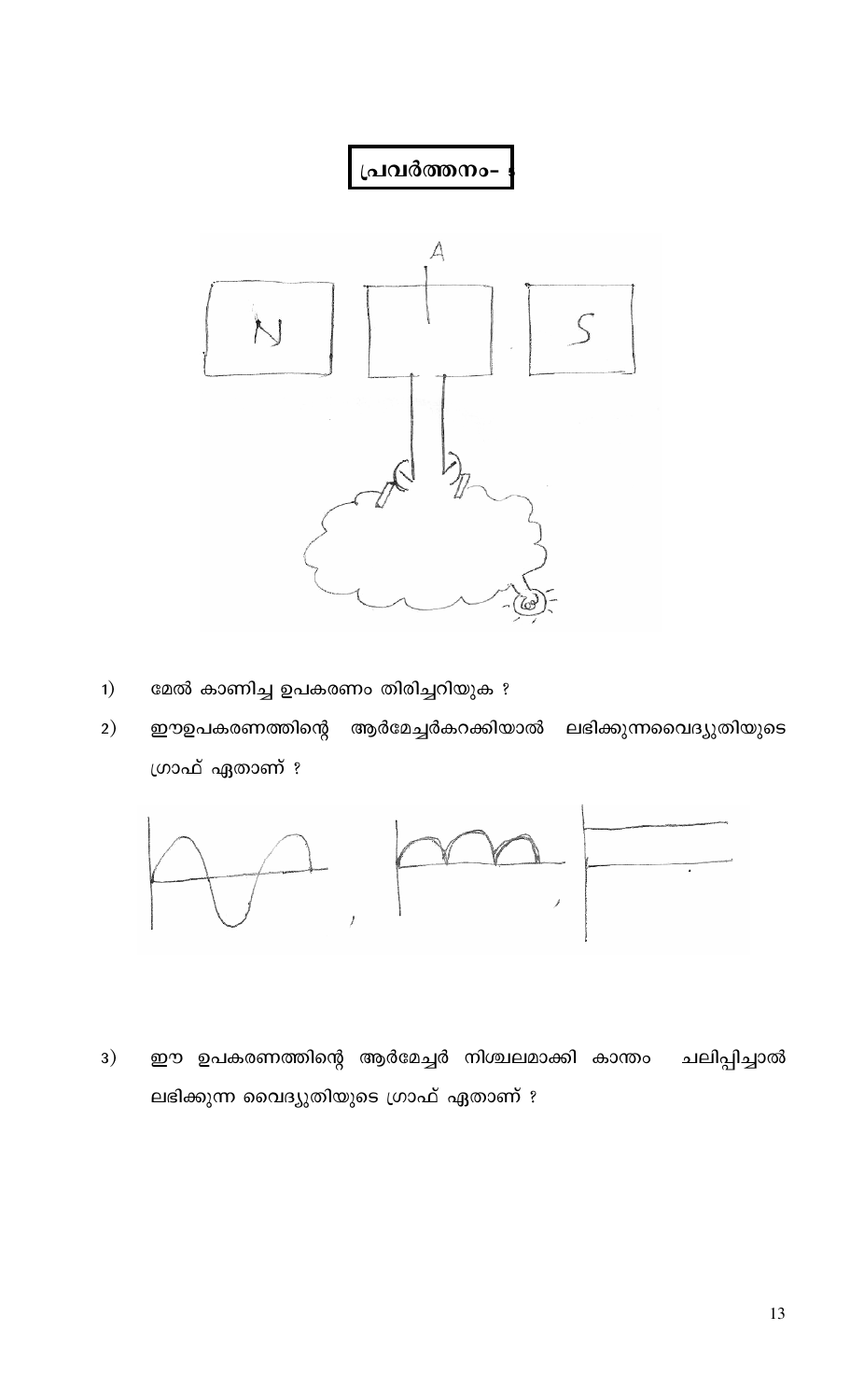- $4)$ വൻജനറേറ്ററുകളിൽ ആർമേച്ചറാണോ ഫീൽഡ്കാന്തമാണോചലിക്കുന്നത് ? എന്തുകൊ ് ?
- $5)$ മേൽ വരച്ച ഉപകരണത്തിന്റെ ആർമേച്ചറിൽ ഉഇവൈദ്യുതിനൽകിയാൽ എന്തു സംഭവിക്കും? ഉപകരണം ഏതു പേരിലറിയപ്പെടും ?

# <u>കഢ പവർ ഉൽപ്പാദനവും വി</u>തരണവും

### 

ചിത്രം നീരീക്ഷിക്കുക.

231

| <b>CONTRACT PRODUCTS</b><br><b>RESERVED AND LODGED AT LCCC.</b><br><b>PORTUGAL STATISTICS EXECUTIVES AND REPORTED THE PRODUCTS AND A CONTINUES.</b><br>The control of the control of the control of the con-<br>$\sim$                                                                                                                                                                                                                                                        | ್ನ                                                                                                                           |
|-------------------------------------------------------------------------------------------------------------------------------------------------------------------------------------------------------------------------------------------------------------------------------------------------------------------------------------------------------------------------------------------------------------------------------------------------------------------------------|------------------------------------------------------------------------------------------------------------------------------|
| <b>Nonexperimental entrepreneurs and experimental entire the company of the control of the control of the control of the control of the control of the control of the control of the control of the control of the control of th</b><br>the price of the control of the series of the control of the control of the control of the control of<br>and the first financial problem in the concentration of a financial<br>The property of the property of the first property of | The Control of the construction by the Control of the control of the control of the control of the company of the Control of |
| the collection of the<br>Matthewater<br>$-$<br>$\overline{1}$                                                                                                                                                                                                                                                                                                                                                                                                                 |                                                                                                                              |

- ചിത്രത്തിൽ ജ1, ജ2, ജ3, ച ഇവ എന്തിനെ സൂചിപ്പിക്കുന്നു ?  $1)$
- ജ1ഉം ജ2ഉം തമ്മിലുള്ള വോൾട്ടത വ്യത്യാസം എത്ര ?  $2)$
- 230 ഢ പൊട്ടൻഷ്യൽ വ്യത്യാസം കിട്ടാൻ ഏതെല്ലാം ലൈനുകൾ  $3)$ ബന്ധിപ്പിക്കണം.
- ന്യൂട്രൽ എന്നത് കൊ ് എന്താണ് അർത്ഥമാക്കുന്നത് ?  $4)$
- ന്യൂട്രൽ ലൈൻ എർത്ത് ചെയ്യാറു ്. ഇതിന്റെ ആവശ്യമെന്ത് ?  $5)$
- ഗൃഹവൈദ്യുതികരണത്തിൽ  $6)$ സ്വിച്ചുകളും, ഫ്യൂസുകളും ഏത് ലൈനിലാണ് ഘടിപ്പിക്കേ ത് ?

ഒരു ഗൃഹവൈദ്യുതികരണത്തിന്റെ ലഘു സർക്കീട്ട് വരക്കുക.  $7)$ (സ്വിച്ചുകൾ, എർത്ത്, ബൾബുകൾ ഫ്യൂസ്, എന്നിവ സർക്കീട്ടിൽ വരക്കണം)

 $\dot{\mathbf{S}}$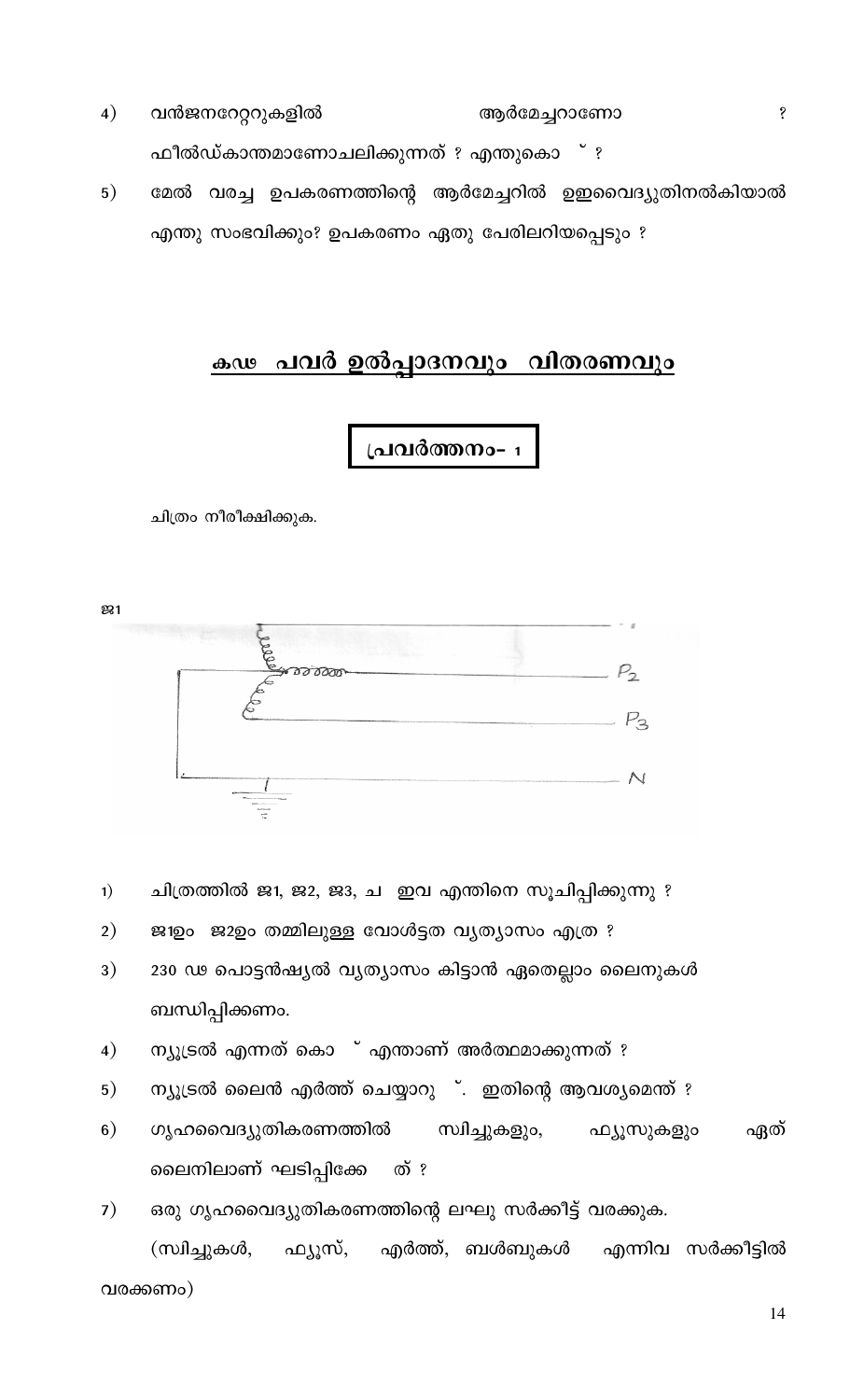പവർ ജനറേറ്ററുമായി ബന്ധപ്പെട്ട പദങ്ങളാണ് എക്സൈറ്റർ, റോട്ടോർ, സ്റ്റെയ്റ്റർ.

ഇവയുടെ ധർമ്മം എന്ത് ?  $\Omega$ 

എക്സൈറ്ററിൽ നിന്നും പുറത്തുവരുന്ന വൈദ്യുതിയുടെ ഗ്രാഫ് വരക്കുക.  $\infty)$ 

# <u>പ്രവർത്തനം-</u>



കൊടുത്തിരിക്കുന്ന ഗൃഹവൈദ്യുത സർക്കീട്ടിന്റെ  $1)$ മേൽ ചിത്രത്തിലെ തെറ്റുകൾ കടെ ത്തി എഴുതുക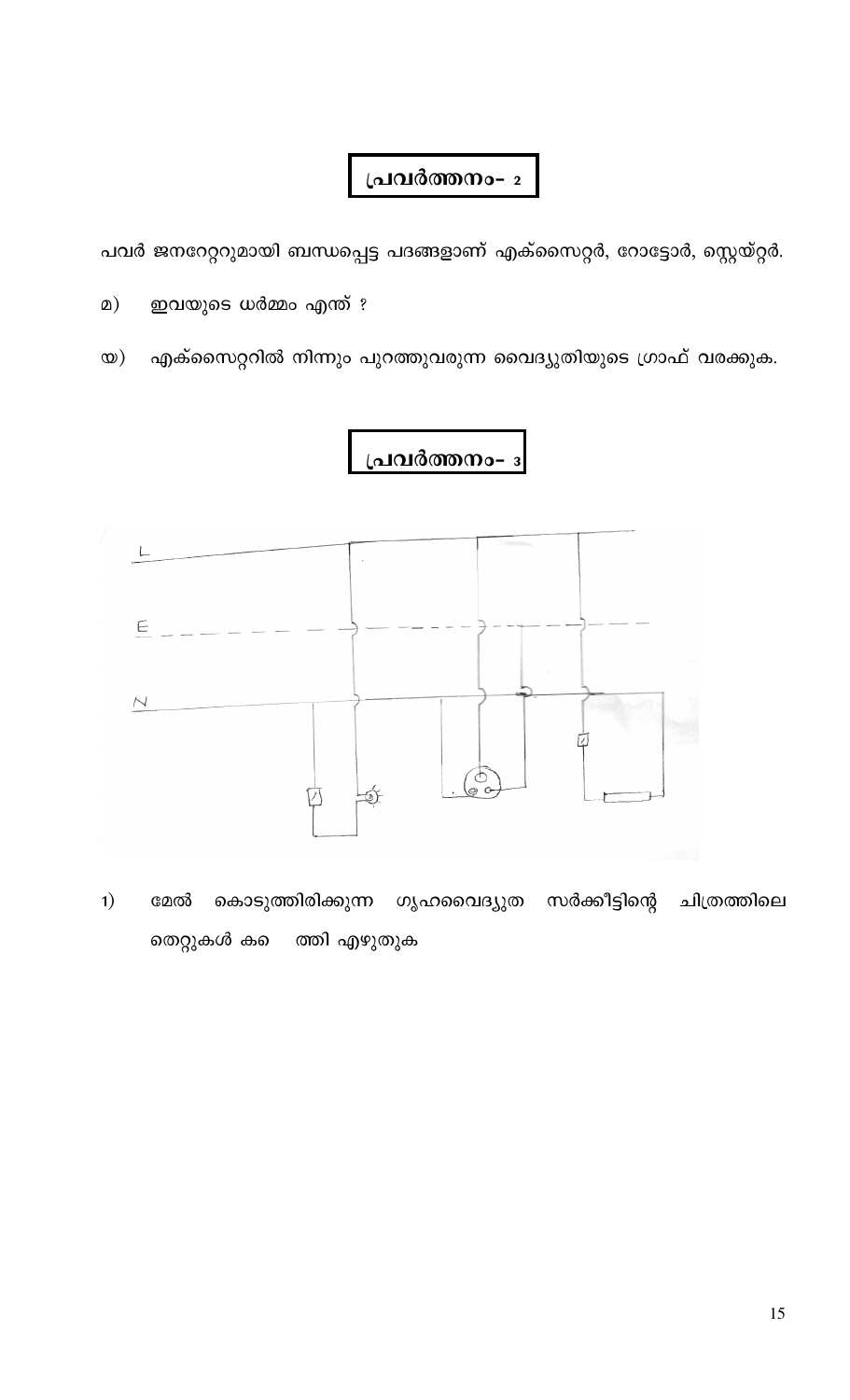- $2)$ ചിത്രം ശരിയാക്കി വരക്കുക. (മെയിൻ ഫ്യൂസ്, മെയിൻ സ്വിച്ച് എന്നിവ സർക്കീട്ടിൽ ഉൾപ്പെടുത്തി ചിത്രം ശരിയാക്കി വരക്കുക)
- $\circ$ ) ശരിയായി ഋമൃവേ ചെയ്തിട്ടില്ലാത്ത ഗൃഹവൈദ്യുതീകരണത്തിൽ ദുശി ഉപയോഗിക്കുന്നത്കൊ ് പ്രയോജനമുേ ാഃ പ്സഗ്ഗ് നിങ്ങളുടെഉത്തരം സാധൂക രിക്കുക.

കുറ്റ്യാടി- കായംകുളം-കൈഗ-കൽപ്പാക്കം-മൂലമറ്റം-ബ്രഹ്മപുരം.

മേൽ കാണിച്ചവ ഇന്ത്യയിലെ ചില പവർ സ്റ്റേഷനുകളാണ്.

- പവർ സ്റ്റേഷൻ എന്നത്കൊ ് എന്താണ് അർത്ഥമാക്കുന്നത് ?  $\Omega$ )
- ഊർജ്ജമാറ്റത്തിന്റെ അടിസ്ഥാനത്തിൽ മേൽപ്പറഞ്ഞ പവർ സ്റ്റേഷനുകളെ  $\infty)$ പട്ടികപ്പെടുത്തുക.

താപോർജ<del>്ജം</del> സൂചന : കായംകുള<del>ം</del> വൈദ്യുതോർജ്ജം.

- $\infty$ ) പവർസ്റ്റേഷനുകളിലെ പവർ ജനറേറ്ററുകളിൽ വോൾട്ടിലാണ് എത്ര വൈദ്യുതി ഉൽപ്പാദിപ്പിക്കുന്നത് ?
- ഉൽപ്പാദിപ്പിച്ച വൈദ്യുതി പ്രേഷണം ചെയ്യുമ്പോൾ അഭിമുഖീകരിക്കുന്ന  $\circ$ ) പ്രധാന പ്രശ്നങ്ങൾ ഏവ? പരിഹാര മാർഗ്ഗങ്ങൾ നിർദ്ദേശിക്കുക.
- കായംകുളം പവർസ്റ്റേഷന്റെ വൈദ്യുതഉൽപ്പാദനം നിലച്ചാൽ അവിടെനിന്ന്  $\Box$ ) വൈദ്യുതി വിതരണംചെയ്ത സ്ഥലങ്ങളിൽ എങ്ങനെ വൈദ്യുതി പ്രേഷണം ചെയ്യാൻ കഴിയും ?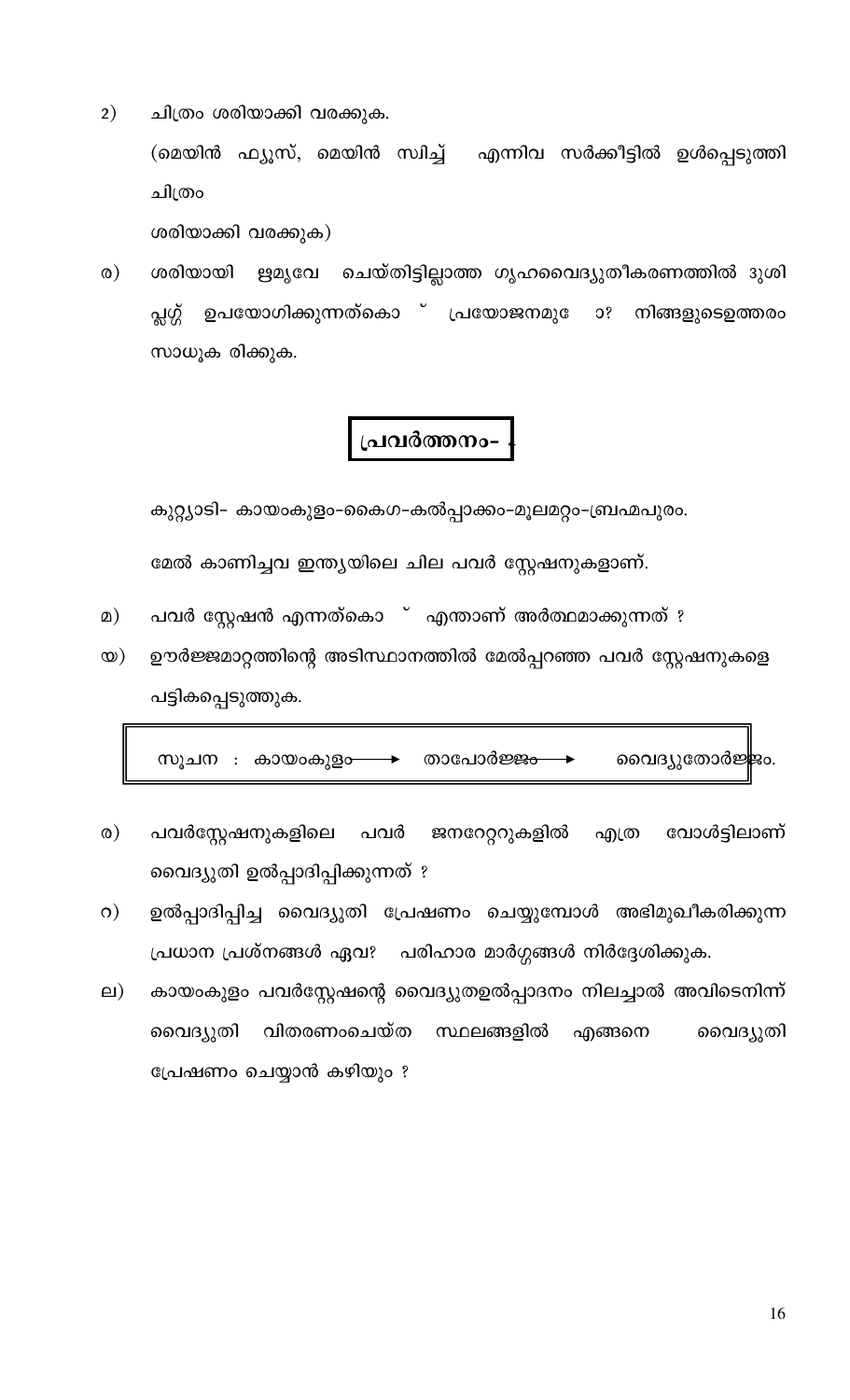#### ഢ പ്രകാശം



മുകളിൽ ദർപ്പണങ്ങളിൽ പതിക്കുന്ന രശ്മികളുടെ വരച്ച <u>\_*പ്രതിഫലനകോൺ\_* വ</u>രക്കുക.

≻ ടീച്ചർക്ക് ലംബംവരച്ച് പതനകോൺ നിർമ്മിച്ച് പ്രതിഫലനകോൺ നിർമ്മിക്കണം. തുടർന്ന് പ്രതിഫലന നിയമത്തിലെത്തണം)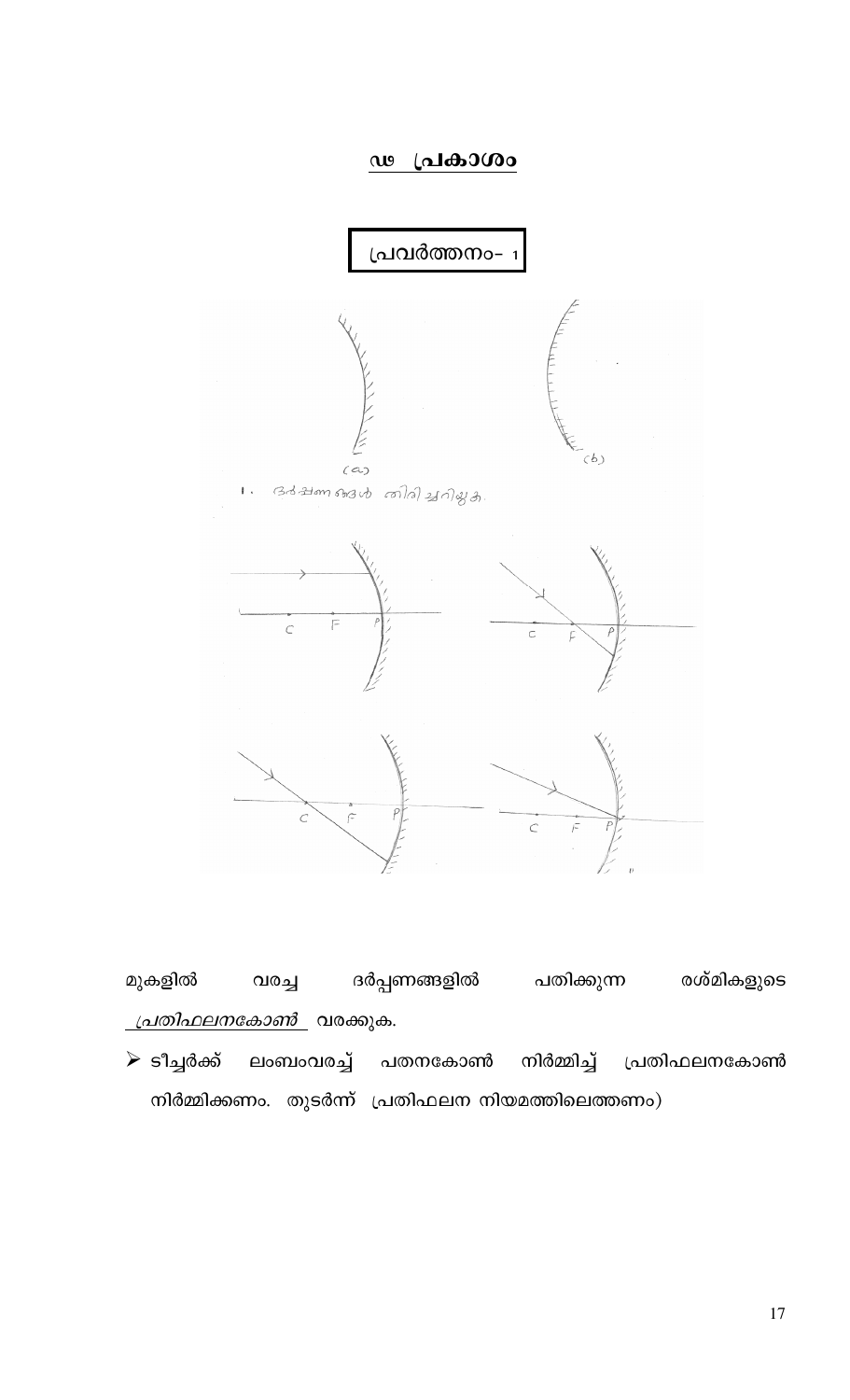

ചിത്രം 2

 $1.$ ചിത്രങ്ങൾ പൂർത്തിയാക്കുക.

പ്രതിബിംബത്തിന്റെ പ്രത്യേകത എഴുതുക

ചിത്രം 1ൽ പ്രതിബിംബത്തിന്റെ ഉയരം 2 സെ.മീ.യും വസ്തുവിന്റെ  $2.$ ഉയരം 4 സെ. മീ.യും ആയാൽ

<u>പ്രതിബിംബത്തിന്റെ ഉയരം</u>  $=$  F{XBMBNCN;PW വസ്തുവിന്റെ ഉയരം  $\gamma$ 

ഇതിനെ ഏത് പദം കൊ ാണ് സൂചിപ്പിക്കുന്നത് 3.

പ്രവർത്തനം-

30 സെ.മീ. വക്രതാ ആരമുള്ള കോൺകേവ് ദർപ്പണത്തിന്റെ ഫോക്കസ്  $\Omega$ ) ദൂരം കണക്കാക്കുക.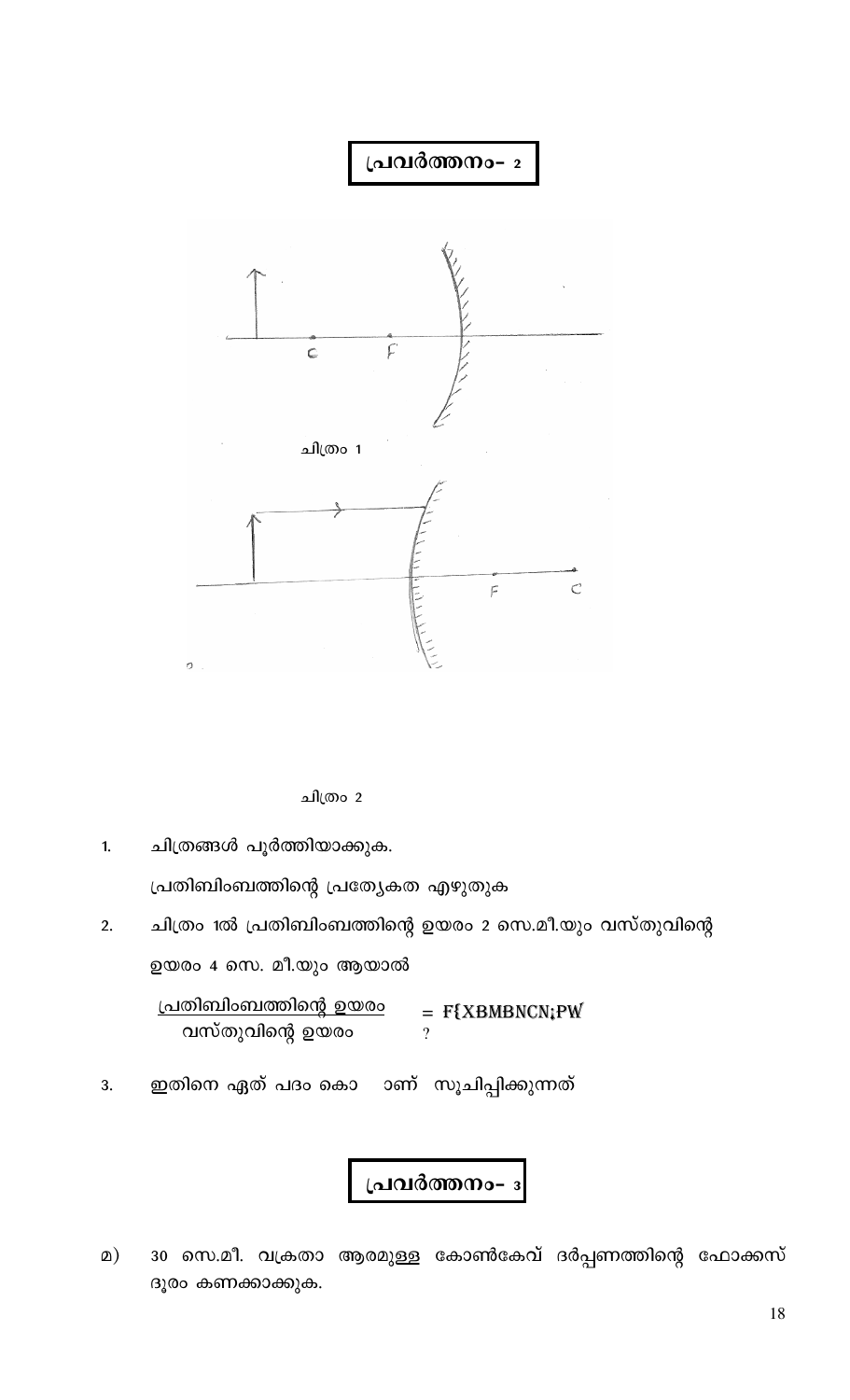ഫോക്കസ് ദൂരം ന്യൂകാർട്ടീഷ്യൻ ചിഹ്നരീതി പ്രകാരം ∔്ല ആണോ ? ്ല  $\infty)$ ആണോ?

പ്രവർത്തനം- <sup>4</sup>



- $1)$ ചിത്രത്തിൽ പതനകോൺ ശ ഏതാണ് ? അപവർത്തന കോൺ  $\lambda$ ഏതാണ് ?
- മ=30°, യ= 20° ആയാൽ  $2)$

| ടതി ശ <u>–</u>                             | ടശി 30 = |  |        | $220 = 0.5000$     |
|--------------------------------------------|----------|--|--------|--------------------|
| $\sim$ Mq. IT Equation of $\sim$ 500 $\mu$ |          |  |        | ഇീ30 = മ്മ =0.5000 |
|                                            | ടശി 20 = |  | 0.3427 |                    |
|                                            |          |  |        |                    |

- സ്റ്റെൽസ് നിയമം എന്താണ് ?  $3)$
- ഈ പ്രവർത്തനത്തിൽ ഗ്ലാസിന്റെ അപവർത്തനാങ്കം എത്ര ?  $4)$
- ഒരു മാധ്യമത്തിന്റെ അപവർത്തനാങ്കം 1.5 ആണെങ്കിൽ ആ മാധ്യമത്തിലെ  $5)$ പ്രകാശ പ്രവേഗം എത്ര ?

( ശുന്യതയിലെ പ്രകാശ പ്രവേഗം =  $3310^{\circ}$ ാ/െ)

# <u>ഢക. ഊർജ്ജം ന്യൂക്ലിയസിൽ നിന്ന്</u> പ്രവർത്തനം- പ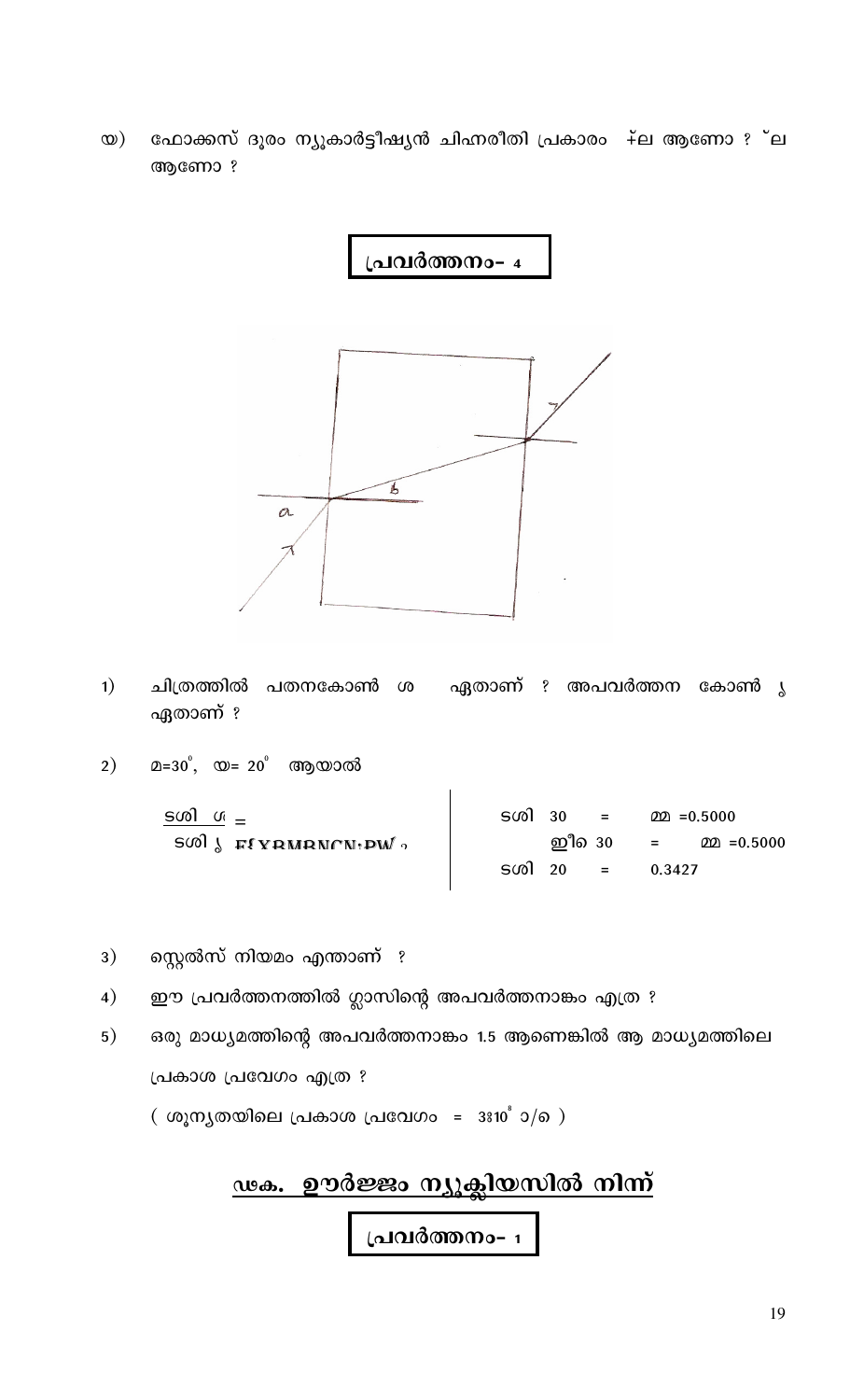### അറിയപ്പെടുന്നത്.

ഒരേ മാസ് നമ്പറും വ്യത്യസ്ത അറ്റോമിക് നമ്പറുമുള്ള ആറ്റങ്ങളെ  $\Box$ )  $\ddot{\mathbf{S}}$ പേരിലാണ് ത്തുക ഇത്തരം ആറ്റങ്ങളെ ഏതു കടെ

### അറിയപ്പെടുന്നത്.

ഒരേ അറ്റോമിക നമ്പറും വ്യത്യസ്ത മാസ് നമ്പറുമുള്ള ആറ്റങ്ങളെ  $\circ$ ) ത്തുക  $\ddot{\mathbf{S}}$ ഇത്തരം ആറ്റങ്ങളെ ഏതു പേരിലാണ് കടെ

ഒരേ അറ്റോമിക നമ്പറുള്ള ആറ്റങ്ങൾ ഏതെല്ലാം ?  $\circ$ )

മാസ് നമ്പർ 234 ആയ ആറ്റങ്ങൾ ഏതെല്ലാം ?  $\infty)$ 

അറ്റോമിക നമ്പർ 90 ഉള്ള ആറ്റം ഏതാണ് ?  $\Omega$ )

|          | 235     |    | 234     |    | 234 |    | 238 |   |
|----------|---------|----|---------|----|-----|----|-----|---|
| $\omega$ |         |    | ഠവ      |    |     | ஜற |     | ഡ |
| 92       |         | 90 |         | 91 |     | 92 |     |   |
|          | $\cdot$ |    | $\cdot$ |    |     |    |     |   |

ഏതാനും റേഡിയോ ആക്ടീവ് ഐസോടോപ്പുകൾ തന്നിരിക്കുന്നു.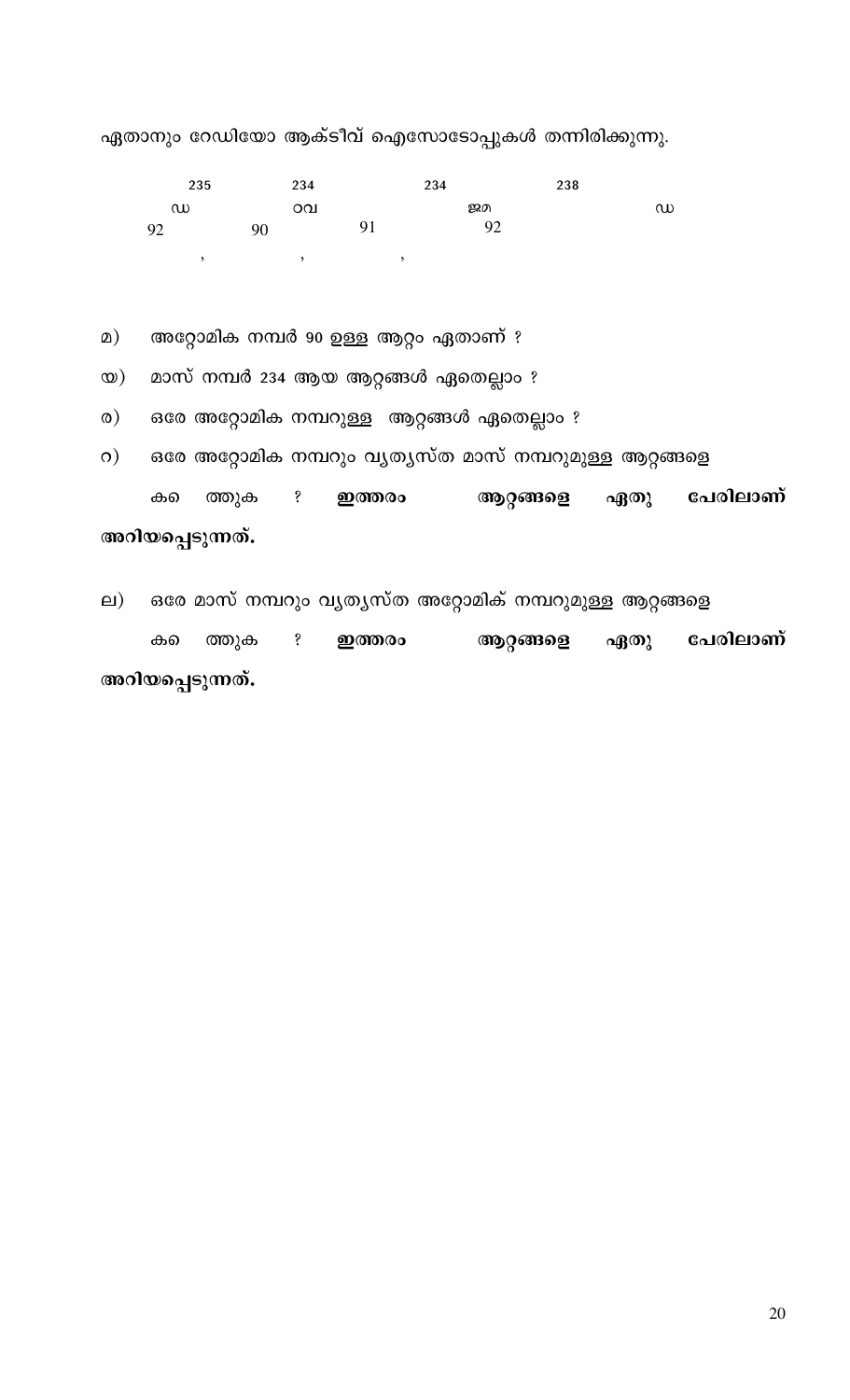

 $\propto, \ \ \beta, \ \ \S, \ \ \mathfrak{a}$ ന്നീ വികിരണങ്ങളുടെ 2 വീതം പ്രത്യേകതകൾ എഴുതുക.  $\circ$ )

ഒരു ജോഡി ഐസോടോപ്പും, ഒരു ജോഡി ഏസോബാറും കടെ  $\circ$ ) ത്തുക .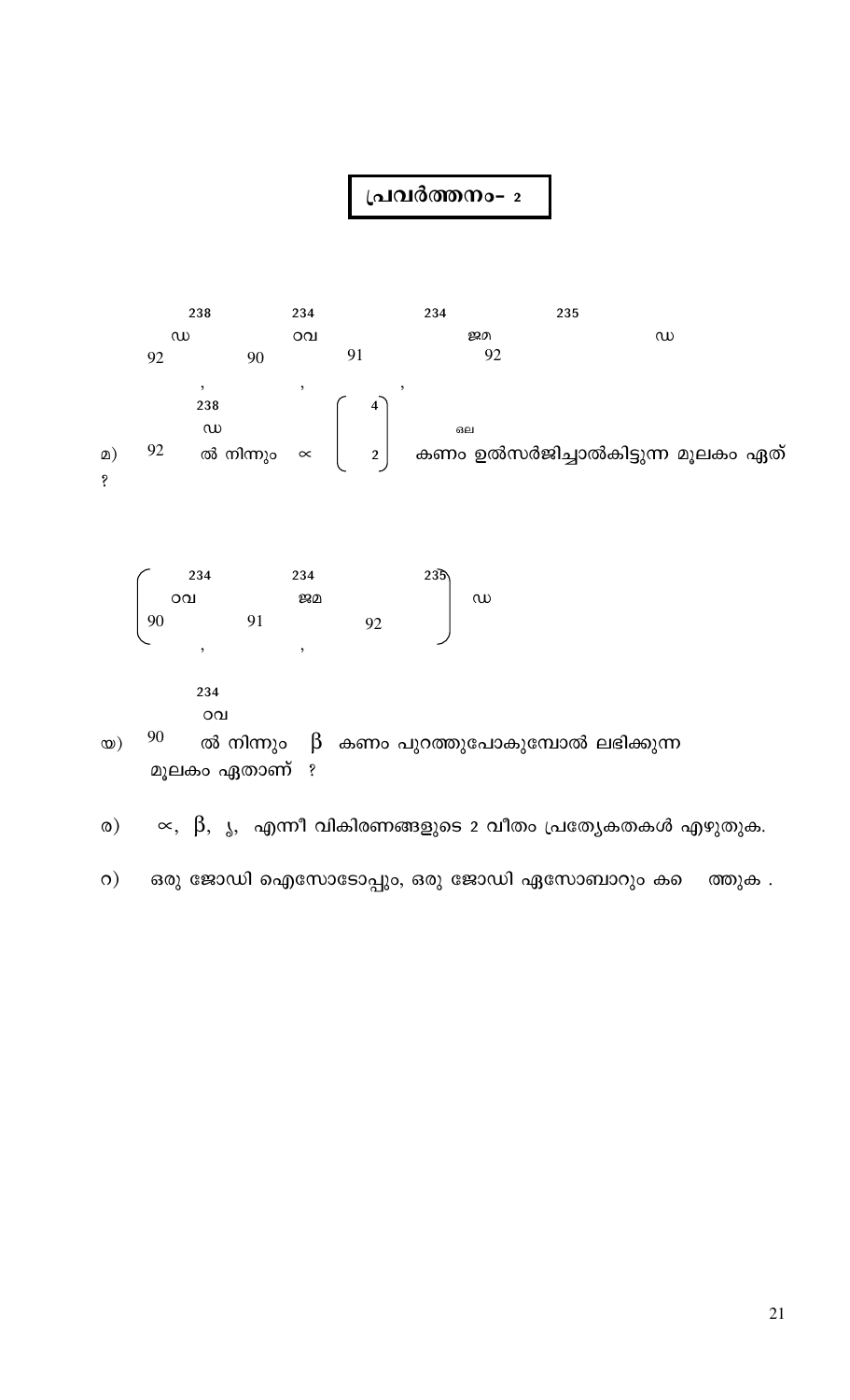

ന്യൂക്ലിയാർ  $1)$ കാണിച്ച പ്രവർത്തനത്തിൽ സ്വതന്ത്രമാകുന്ന മേൽ മുലകങ്ങളേവ ?

ാകുന്നതെങ്ങനെ ? ഈ പ്രവർത്തനത്തിൽ ഊർജ്ജമു  $2)$ 

 $3)$ ാകുന്ന ന്യൂട്രോണുകളെ എങ്ങനെ നിയന്ത്രിക്കാം ? ഉ

ഈ പ്രവർത്തനം ഏത് ഉപകരണത്തിലാണ് നടക്കുന്നത് ?  $4)$ 

ഈ പ്രവർത്തനം ഏത് പേരിലാണ് അറിയപ്പെടുന്നു ?  $5)$ 

ഈ പ്രവർത്തനത്തെ അപേക്ഷിച്ച് ന്യൂക്ലിയാർ ഫ്യൂഷന്റെ 2 മേന്മ എന്ത് ?  $6)$ 

# പ്രവർത്തനം- 4

ഒരാറ്റത്തിന്റെ ന്യുക്ലിയസിലെ കണങ്ങളുടെ മാസിനേക്കാൾ അൽപ്പം കുറവാണ് ന്യൂക്ലിയസിന്റെ യഥാർത്ഥ മാസ്.

മ) മാസിലുള്ള ഈ വൃത്യാസത്തെ ഏത് പേരിലാണ് അറിയപ്പെടുന്നത് ?

ര) കുറവു വന്ന മാസ് എന്തായി തീരുന്നു ?

യ) മാസിൽ വ്യത്യാസം ഉ ാകാൻ കാരണമെന്ത് ?

റ) ഇത് നിർണ്ണയിക്കുന്നതിന് ആവശ്യമായ സമവാക്യം ഏതാണ് ?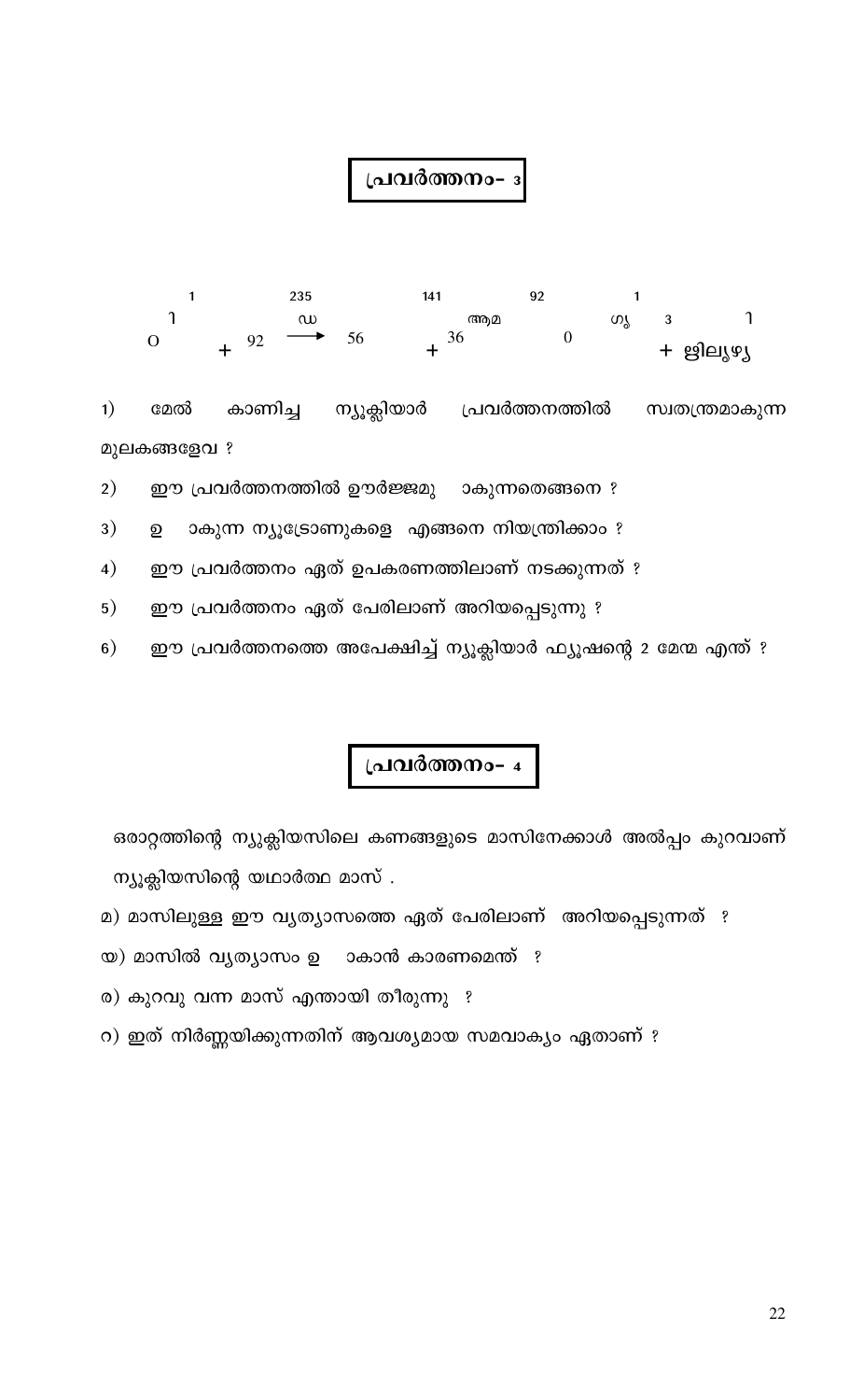#### അധിക ചോദ്യങ്ങൾ

- $1)$ അണു ഗവേഷണത്തിൽ ഇന്ത്യയുടെ നേട്ടങ്ങൾ ലിസ്റ്റു ചെയ്യുക.
- ഞ.ജ.ട. എന്നത് കൊ ് എന്താണ് അർത്ഥമാക്കുന്നത് ?  $2)$ ര ് ഉദാഹരണങ്ങൾ കടെ ത്തുക ?
- ഫാസ്റ്റ് ബ്രീഡർ റിയാക്ടർ എന്താണ് ?  $3)$

 $4)$ ന്യൂക്ലിയസിനെ വിഭജിക്കാൻ വേഗത കുറഞ്ഞ ന്യൂട്രോണുകളാണ് അഭികാമ്യം.

എന്തുകൊ ് ?

ഇലക്ടോണിക്സ് ഢകക. പ്രവർത്തന<mark>ം</mark>-

മേൽ കാണിച്ച ഇലക്ട്രോണിക് സർക്കീട്ടിൽ ഉപയോഗിക്കുന്ന ഉപകരണം / ഘടകങ്ങളുടെ പ്രതീകമാണ്.

- $\Omega$ ) അവ തിരിച്ചറിയുക.
- ഇവയിൽ അഇയെ ഉഇ ആക്കുന്ന ഉപകരണത്തിന്റെ പ്രതീകമേത് ?  $\infty)$
- $\omega$ ) അഇയെ ഉഇ ആക്കുന്ന പ്രവർത്തനത്തിന് എന്താണ് പറയുക ?



ഏത് സർക്കീട്ടിലാണ് വൈദ്യുത പ്രവാഹം സാധ്യമാക്കുന്നത് ?  $\sim$  3 എന്തുകൊ

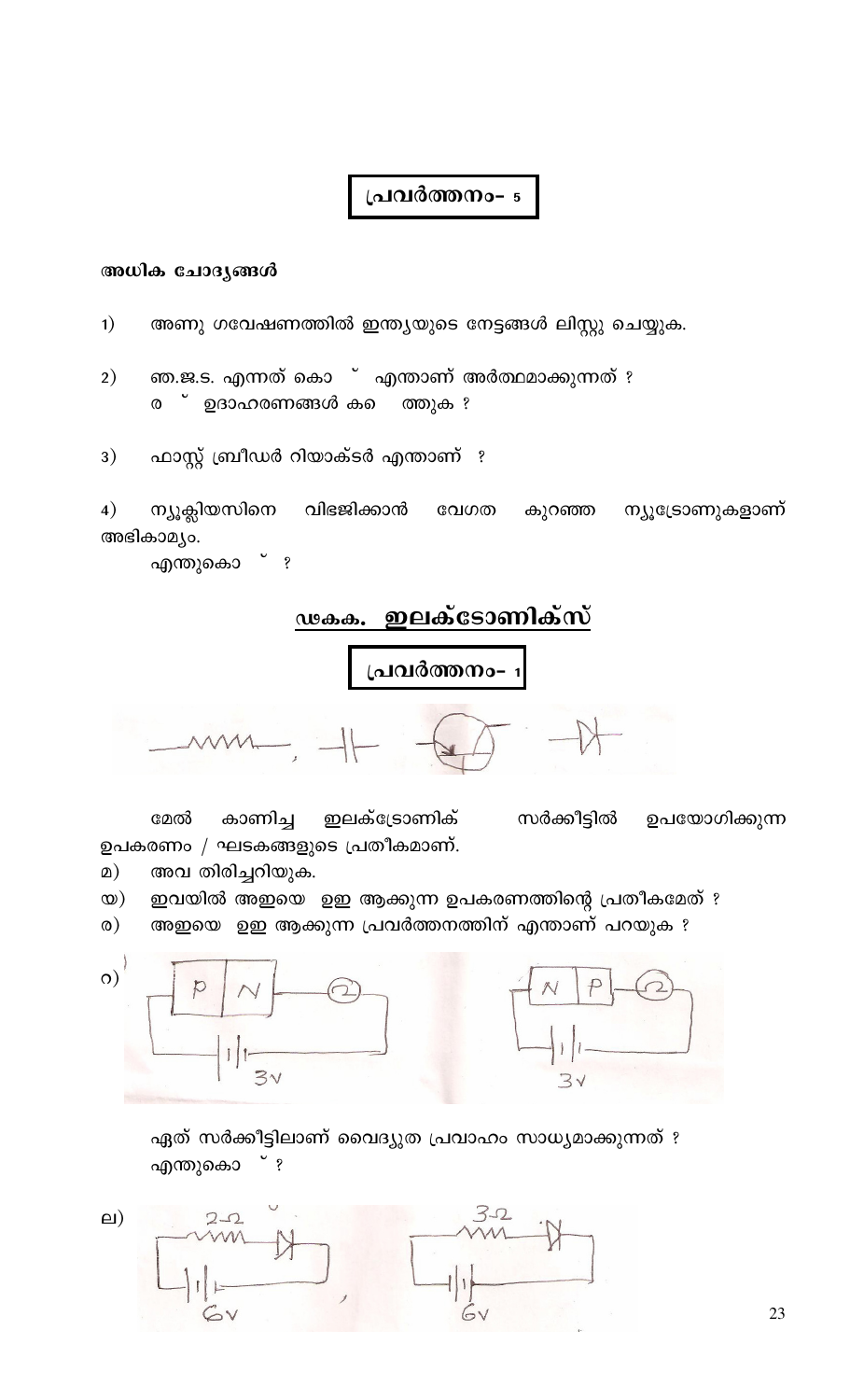ഓരോ സർക്കീട്ടിലെയും വൈദ്യുതപ്രവാഹതീവ്രത എത്ര ? എന്തുകൊ



 $\dot{\mathbf{S}}$ 

ഡെ ബാറ്ററിയുമായി ഡയോഡുകൾ ബന്ധിപ്പിച്ചിരിക്കുന്നു.  $\mathbf{B}$  $(2, 0)$ ഇവ ടോർച്ച് ബൾബുകളാണ്. ഏത് ബൾബാണ് പ്രകാശിക്കുക?



- $\varphi)$ ചോദ്യം 1 ൽ കടെ ത്തിയ പ്രതീകങ്ങളുടെ എല്ലാം ധർമ്മം നിർവ്വഹിക്കാൻ കഴിയുന്ന ക്രിസ്റ്റലിനെ എന്താണ് പറയുക ?
- ഋഹലരഭ്യീശര ഉപകരണങ്ങളുടെ വലിപ്പം കുറയാൻ കാരണമെന്ത് ?  $\Omega$

പ്രവർത്തനം- 2

ചജച ട്രാൻസിസ്റ്ററിന്റെ പ്രതീകം വരക്കാൻ ആവശ്യപ്പെട്ടപ്പോൾ ഒരു കുട്ടി  $1)$ വരച്ച പ്രതീകമാണ് താഴെ കൊടുത്തിരിക്കുന്നത്. ചിത്രത്തിലെ 2 തെറ്റുകൾ ത്തുക. കടെ



 $2)$ ബന്ധം കടെ ത്തുക. : ആഴ്സനിക് ചടൈപ്പ് അർദ്ധചാലകം ജടൈപ്പ് അർദ്ധചാലകം :

പ്രവർത്തനം-  $_3$ 

24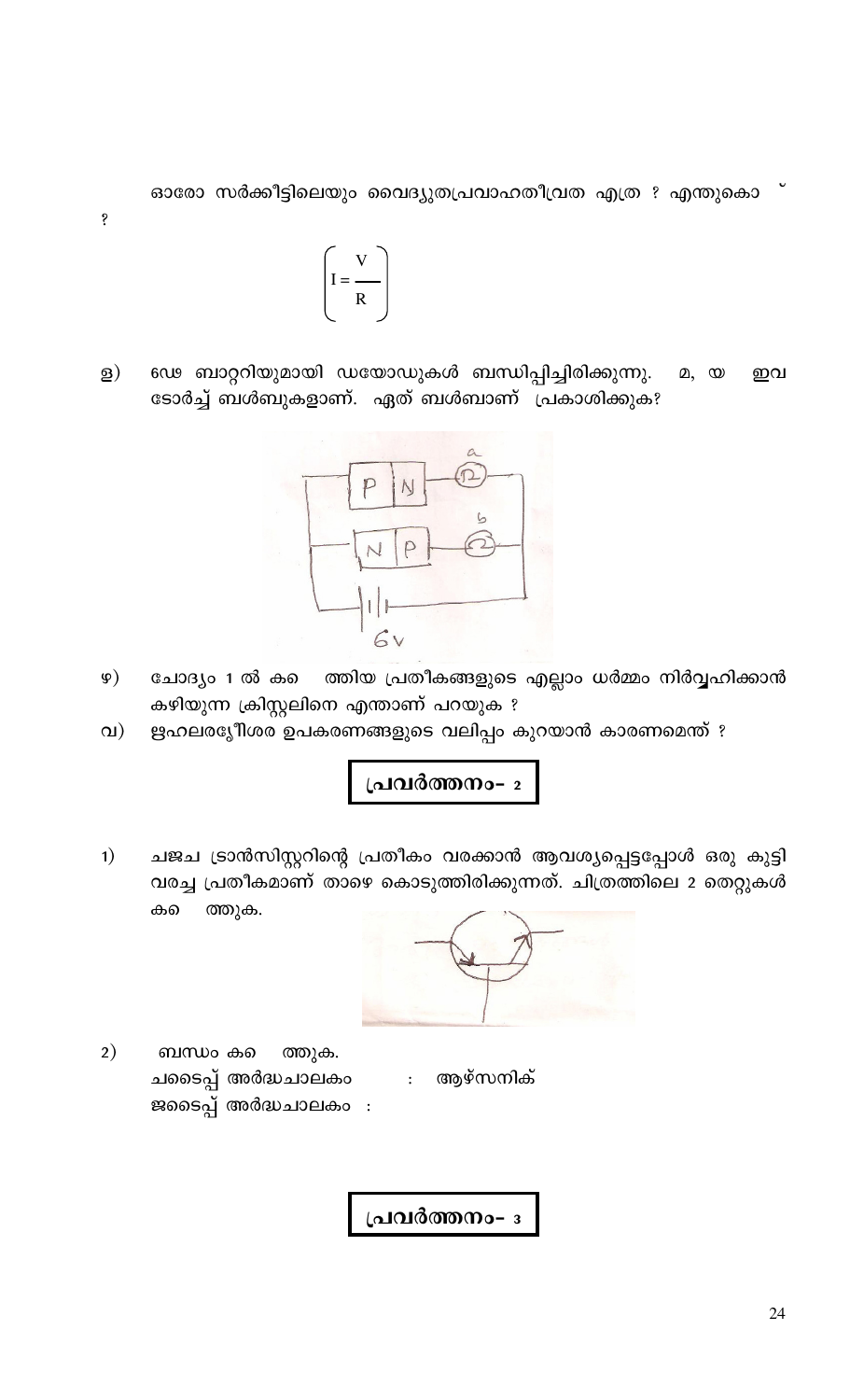ഡയഗ്രമാണ് ട്രാൻസിസ്റ്ററിന്റെ ക്രിസ്റ്റൽ  $1.$ குபு ഒരു താഴെ കൊടുത്തിരിക്കുന്നത്. പ്രതീകം ഉപയോഗിച്ച് സർക്കീട്ട് മാറ്റിവരയ്ക്കുക.



- വൈദ്യുതപ്രവാഹദിശ അയൊളപ്പെടുത്തുക.  $2.$
- 3. ഈ ട്രാൻസിസ്റ്ററിലെ കല = 1.44അ , കയ= 0.03 അ എങ്കിൽ കര എത്ര ?

പ്രവർത്തനം- <sup>4</sup>

 $\Omega$ ) വൈദ്യുത ചാർജ്ജ് സംഭരിച്ചുവെക്കാനുള്ള ഇലക്ട്രോണിക് ഒരു ഉപകരണം

ഏതാണ് ?

- ഇതിൽ സംഭരിച്ചുവെച്ചിരിക്കുന്ന ചാർജ്ജ് കണക്കാക്കാനുള്ള സമവാക്യം  $\infty)$ ഏതാണ് ?
- ഈ ഉപകരണത്തിന്റെ ചാർജ്ജ് സംഭരിക്കാനുള്ള ശേഷി  $\circ$ എങ്ങനെ വർദ്ധിപ്പിക്കാം ?

# പ്രവർത്തനം- 5

- താഴെ പറയുന്നവയെ ഇൻട്രിൻസിക്, എക്സ്ട്രിൻസിക് അർദ്ധചാലകങ്ങൾ  $\mathbf{1}$ എന്നിങ്ങനെ തരംതിരിക്കുക.
	- a) ശുദ്ധമായ ജർമേനിയം
	- ആഴ്സനിക് ചേർത്ത ജർമേനിയം  $b)$
	- ബോറോൺകൊ ് ഉീുശിഴ ചെയ്ത സിലിക്കൺ.  $c)$
	- ആന്ററിമണികൊ ് ഉീുശിഴ ചെയ്ത സിലിക്കൺ.  $\mathbf{d}$
- ഇൻട്രിൻസിക് അർദ്ധചാലകത്തെ എങ്ങനെ എക്സ്ട്രിൻസിക്  $2.$ അർദ്ധചാലകമാക്കാം ?
- ഉീുശിഴ എന്നത്കൊ ് എന്താണ് അർത്ഥമാക്കുന്നത് ? 3.
- ജ ടൈപ്പ് അർദ്ധചാലകം നിർമ്മിക്കാൻ എന്തുചെയ്യണം 4.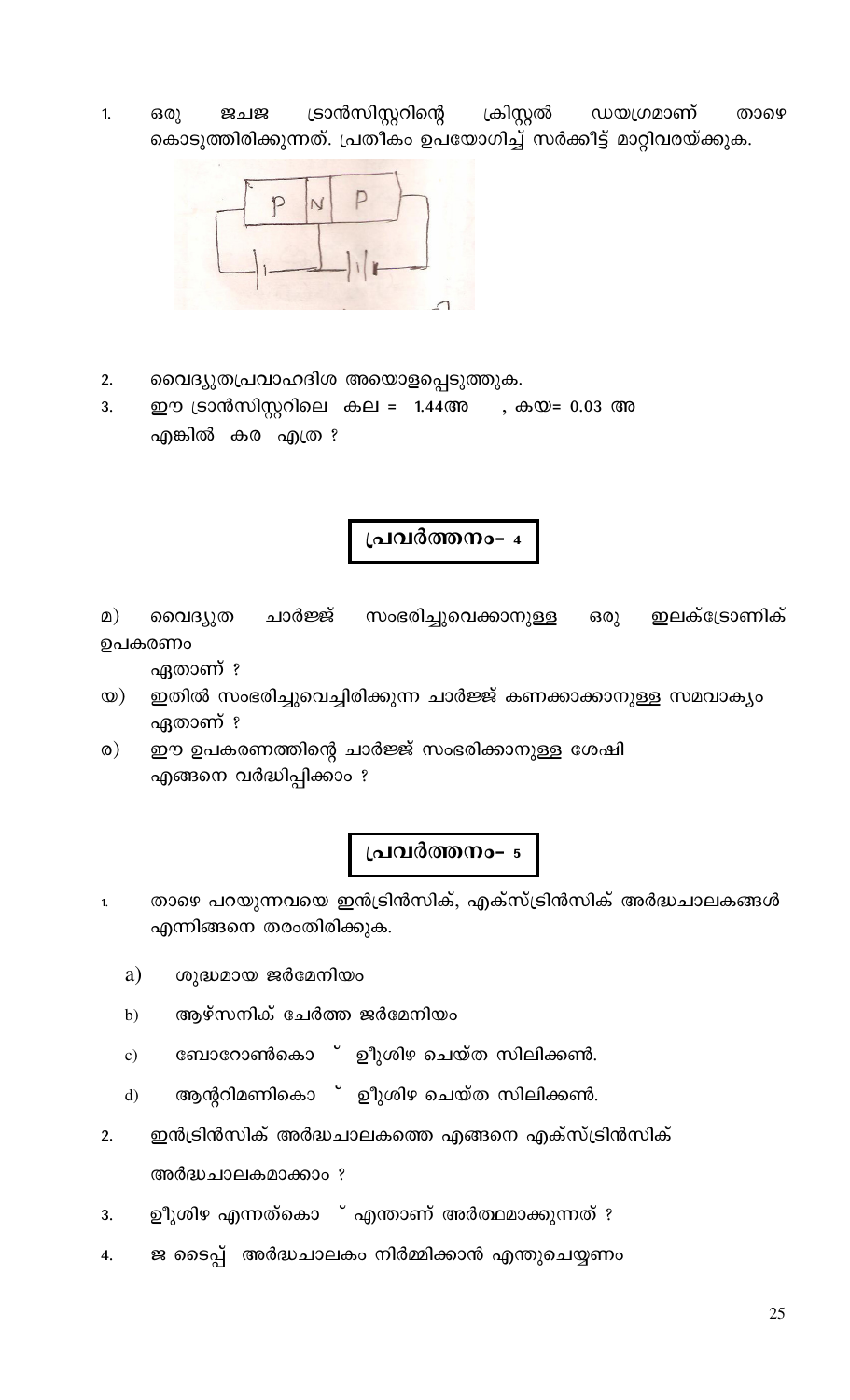#### ഢകക നമ്മുടെ പ്രപഞ്ചാ

#### പ്രവർത്തനം

ഗ്രൂപ്പിൽപ്പെടാത്തത് കടെ ത്തുക - സൂചന - ഭൗമഗ്രഹം  $1.$ ( ബുധൻ, വ്യാഴം, ശനി, യുറാനസ്)

വിട്ടഭാഗം പൂർത്തിയാക്കുക. 2.  $(2, 02, 0$ (നക്ഷത്ര അന്ത്യവുമായി ബന്ധപ്പെട്ടത്)

> **SHÅ** a **рррррррр**  $IP^{\mathring{A}^3}$

> > AMKNSA KQCYSA

ചുവന്ന ഭീമ<del>ൻ</del> സൂര്യന്റെ മാസിന്റെ 1.44 മടങ്ങിൽ കുറവ്

ചുവന്ന ഭീമ<del>ൻ-</del> സൂര്യന്റെ മാസിന്റെ KQ À  $\mathbf b$ **ррьрьрырь** T\MH കൂടുതൽ 1.44 മടങ്ങ്

3. സൂര്യന്റെ മാസിന്റെ 1.44 മടങ്ങിനെ സൂചിപ്പിക്കുന്ന പദം ഏതാണ് ?



നെബുല രൂപം കൊള്ളുന്നു.  $\Omega$ )

ഹൈഡ്രജൻ ന്യൂക്ലിയസ്സുകളുടെ ഫ്യൂഷൻ ആരംഭിക്കുന്നു.  $\infty$ )

വർദ്ധിച്ച ഗതികോർജ്ജംമൂലം താപം ഉ ാകുന്നു.  $\circ$ )

ഊർജ്ജ ഉൽപ്പാദനം ആരംഭിച്ച് നക്ഷത്രമായി മാറുന്നു.  $\circ$ )

#### പ്രവർത്തനം- ഃ

ഇന്ത്യ വിക്ഷേപിച്ച ഒരു ഭൂസ്ഥിര ഉപഗ്രഹമാണ് കചടഅഠ

ഒരു ഭൂസ്ഥിര ഉപഗ്രഹത്തിന് ഭൂമിയെ ഒരു പ്രാവശ്യം ഭ്രമണം ചെയ്യാൻ  $\Omega$ ) എത്ര സമയം

വേണം?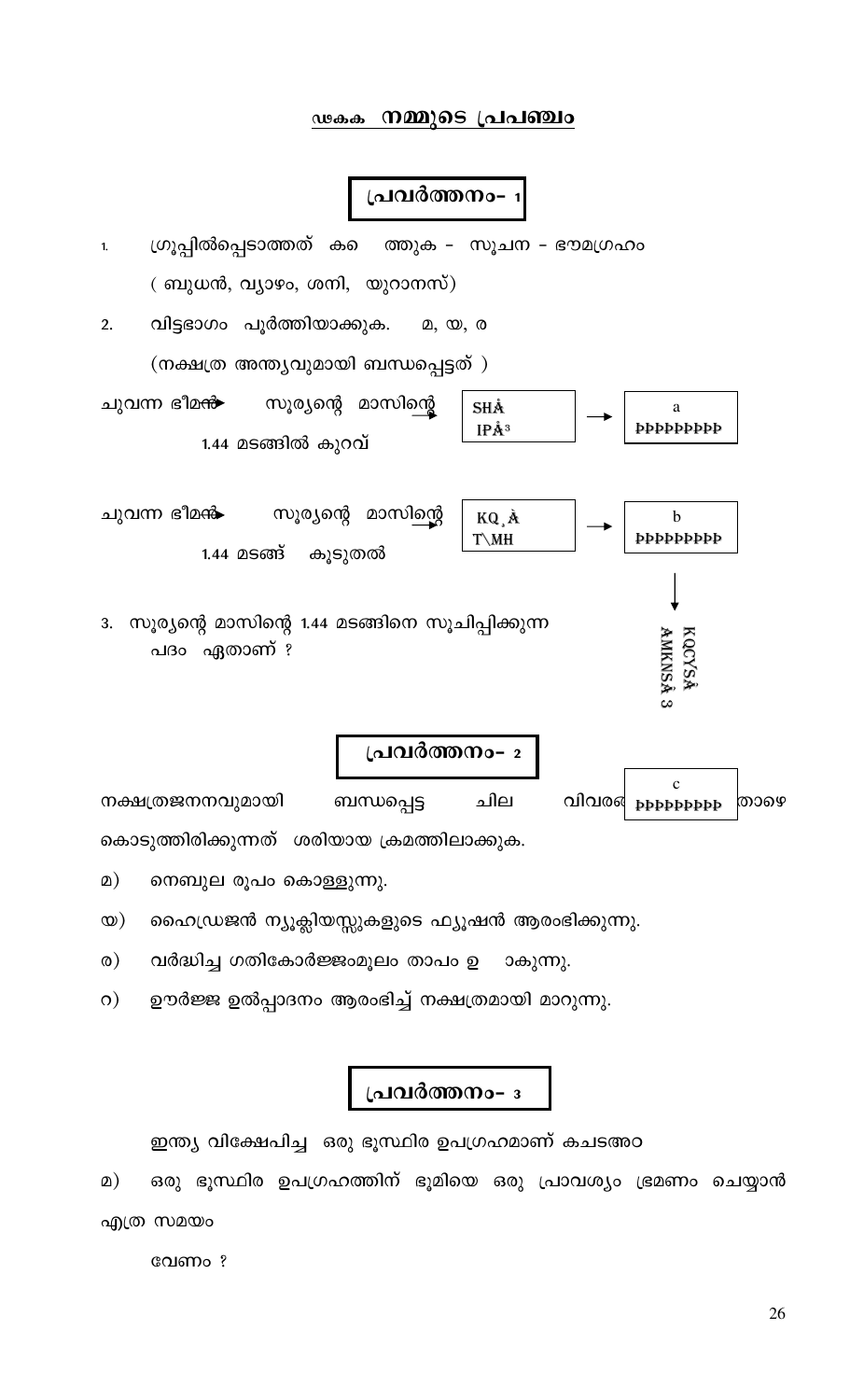- ഏടഘഢ, ജടഘഢ ഇവ എന്താണ് ?  $\infty)$
- $\omega$ ) പോളാർ സാറ്റലൈറ്റുകളുടെ പ്രത്യേകതകൾ/ഉപയോഗങ്ങൾ കടെ ത്തുക
	- 2 മണിക്കൂർ കൊ ് ഭൂമിയെ പ്രദക്ഷിണം വയ്ക്കുന്നു.

#### <sub>കത</sub>് ഊർജ്ജ സ്രോതസ്സുകൾ

### പ്രവർത്തനം-

ഗ്രൂപ്പിൽപ്പെടാത്തത് ക െത്തുക  $1.$ 

( പ്രകൃതി വാതകം, ബയോഗ്യാസ് , സൂര്യൻ, കാറ്റ് )

പുന:സ്ഥാപിക്കാൻ കഴിയുന്ന ഊർജ്ജസ്രോതസ്സുകൾ കടെ 2. ത്തുക

ബന്ധം കടെ 3. ത്തുക.

> പ്രകൃതി വാതകം : മീഥേയ്ൻ ഘജഏ ബ്യൂട്ടേയ്ൻ  $\mathbf{L}$ ബയോഗ്യാസ്  $\ddot{\cdot}$  $\ddot{\cdot}$

ബയോമാസിനെ അപേക്ഷിച്ച് ബയോഗ്യാസിന്റെ മേന്മയെന്ത് ? 4.

ഹൈഡ്രജന്റെ കലോറികമൂല്യം 150ഗഷ/ഴാ ആണ് . 5.

- കലോറികമൂല്യത്തിന്റെ യൂണിറ്റ് എന്ത് ?  $\Omega$ )
- കലോറികമൂല്യം എന്നതുകൊ ് എന്താണ് അർത്ഥമാക്കുന്നത്.  $\infty)$

# പ്രവർത്തനം-  $_2$

കേരളത്തിൽ ഗടഞഠഇ ബസ്സുകളിൽ പ്രകൃതിവാതകം (ഇചഏ) ഉപയോഗിക്കാൻ മന്ത്രിസഭ തീരുമാനിച്ചു.- പത്രവാർത്ത.

എന്താണ് പ്രകൃതിവാതകം ?  $\Omega$ )

പ്രകൃതിവാതകം (ഇചഏ) - ഇവയിലെ ഘടകം ഏത് ?  $\infty)$ 

ാകുന്നതെങ്ങിനെ ?  $\circ$ ) പ്രകൃതിവാതകം ഉ

ഇത് പുന:സ്ഥാപിക്കാൻ കഴിയുന്ന ഇന്ധനമാണോ ? കാരണമെന്ത് ?  $\circ$ )

പെട്രോൾ, ഡീസൽ എന്നിവയെ അപേക്ഷിച്ച് ഇതിന്റെ മേന്മകൾ <u>வ)</u> ഏവ ?

ഇതേ ഘടകമടങ്ങിയ നിങ്ങളുടെ വീട്ടിൽ നിർമ്മിക്കാൻ കഴിയുന്ന ള) ഒരു വാതക

27